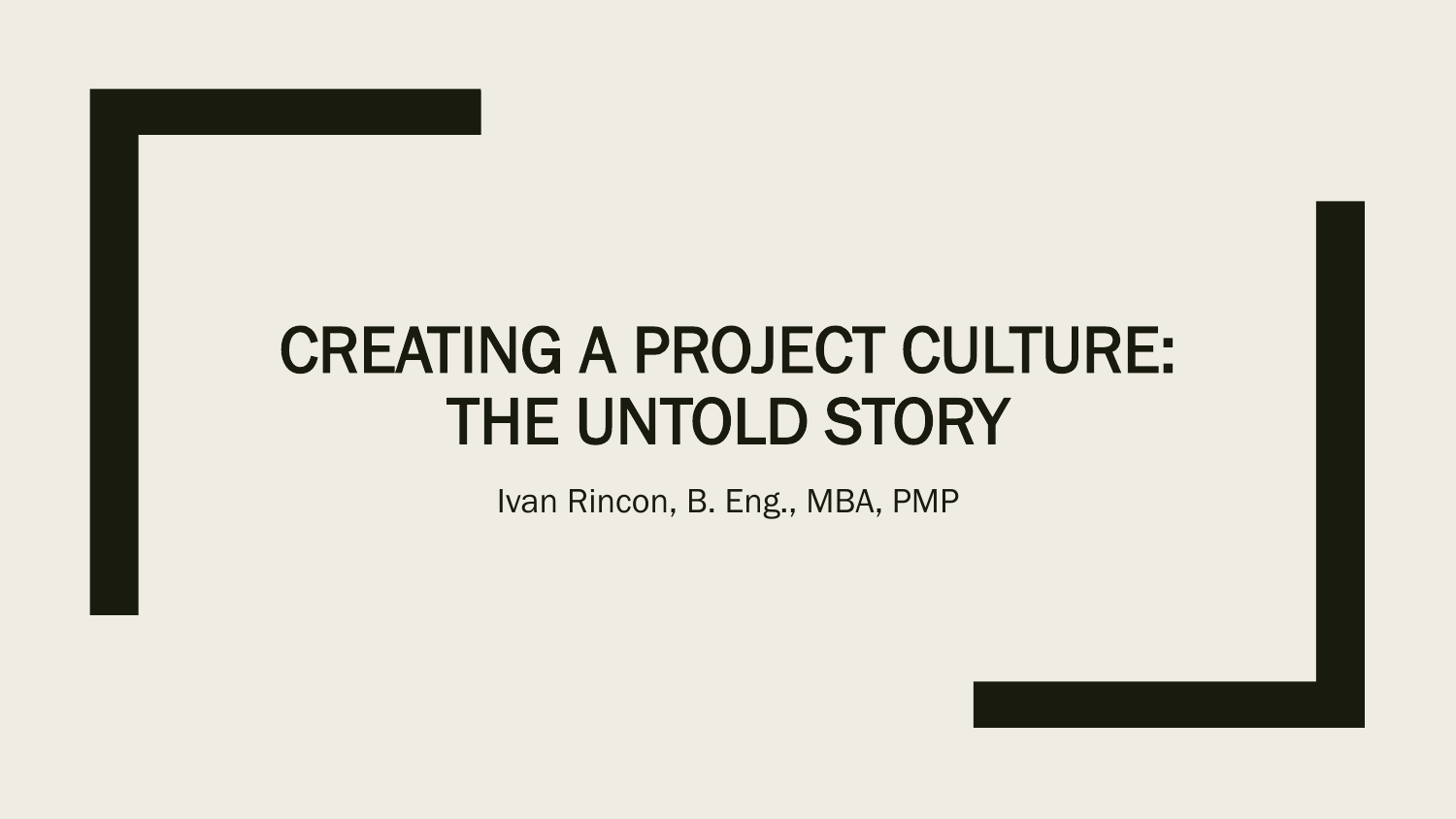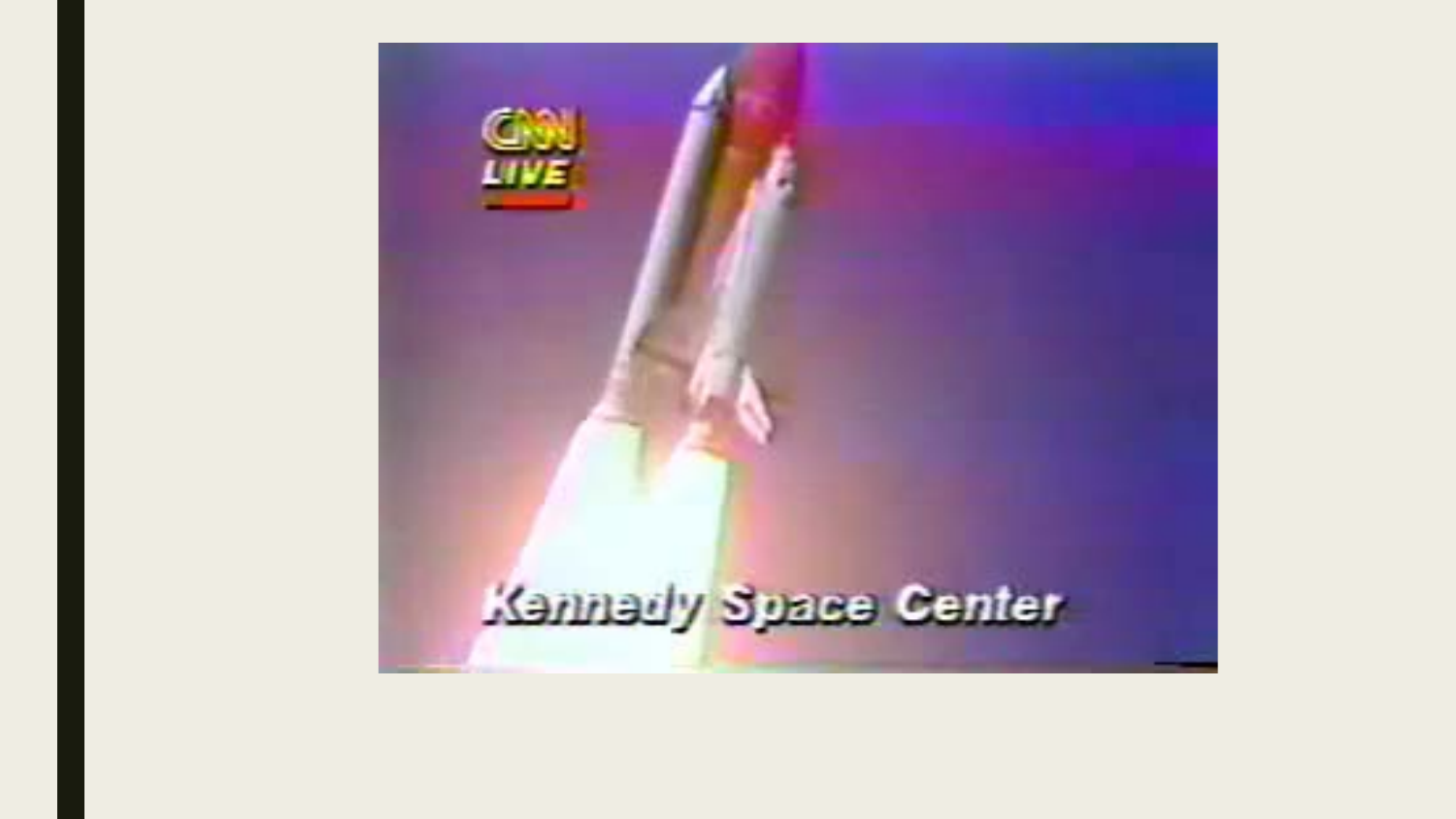

National Aeronautics and Space Administration

#### **NASA History Office**



Report of the

#### **PRESIDENTIAL COMMISSION**

on the Space Shuttle **Challenger Accident** 

June 6th, 1986 Washington, D.C.

 $+$ 



Report to the President **IMPLEMENTATION OF THE RECOMMENDATIONS** 

of the Presidential Commission on the Space Shuttle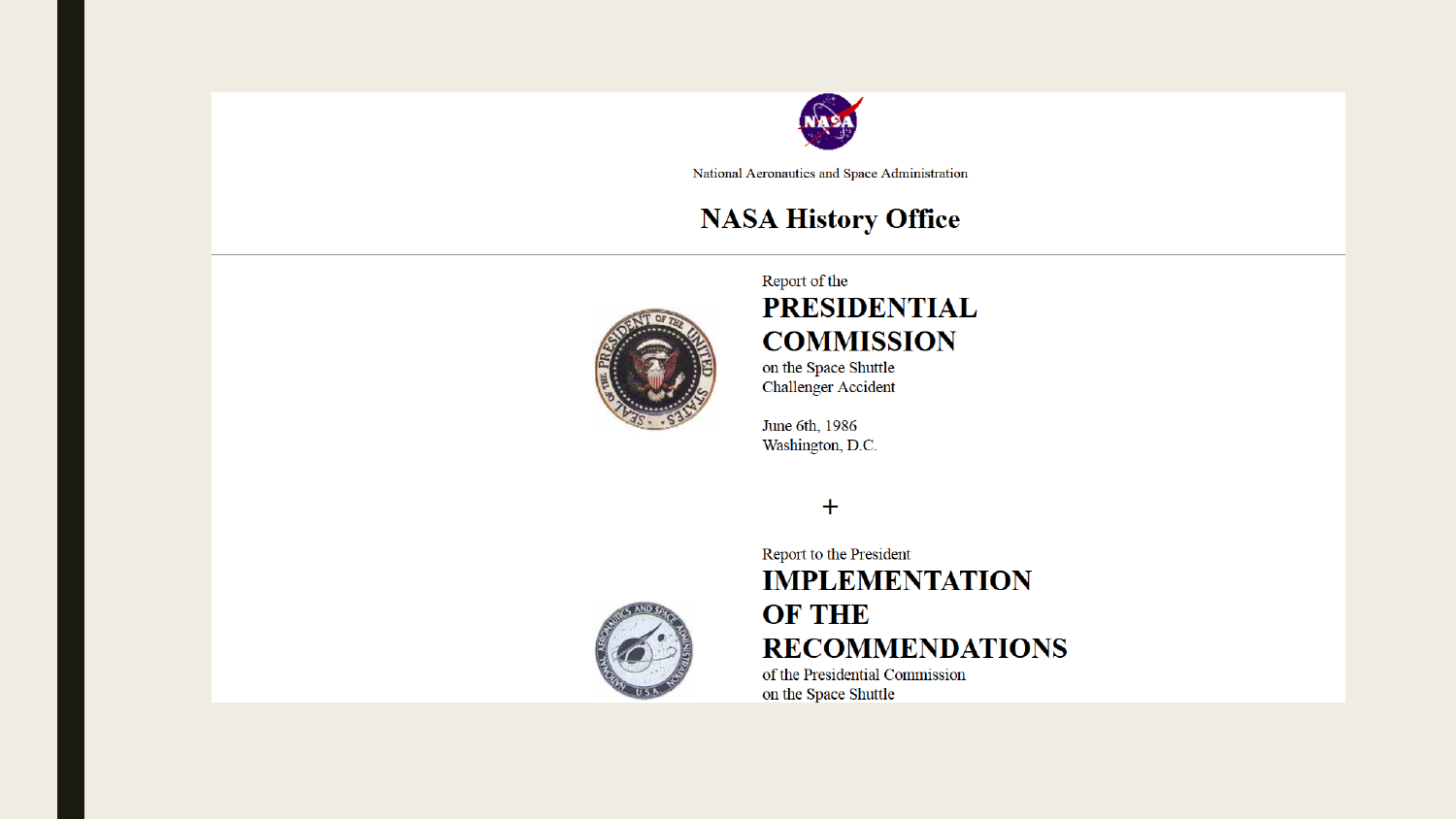### Have we learned the lesson? Sadly no…



#### The real reason Boeing's new plane crashed twice

This isn't just a computer bug. It's a scandal. By Alvin Chang, Dion Lee, and Kimberly Mas | Apr 15, 2019, 9:50am EDT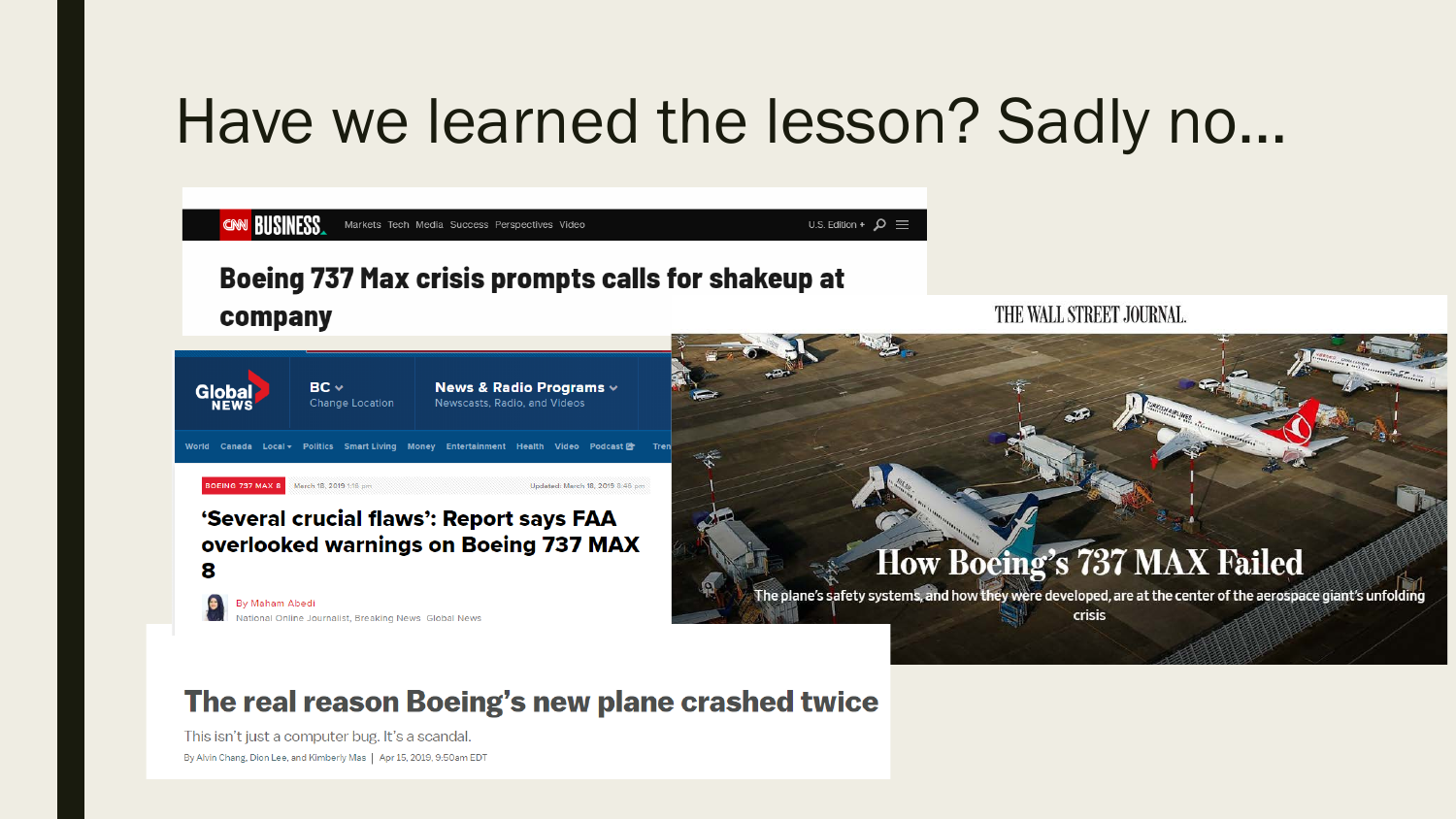## Initial thoughts about organizational culture

- Why is it important?
- Why is it relevant?
- How is it related to projects?
- Are there differences between the organizational culture and a project culture?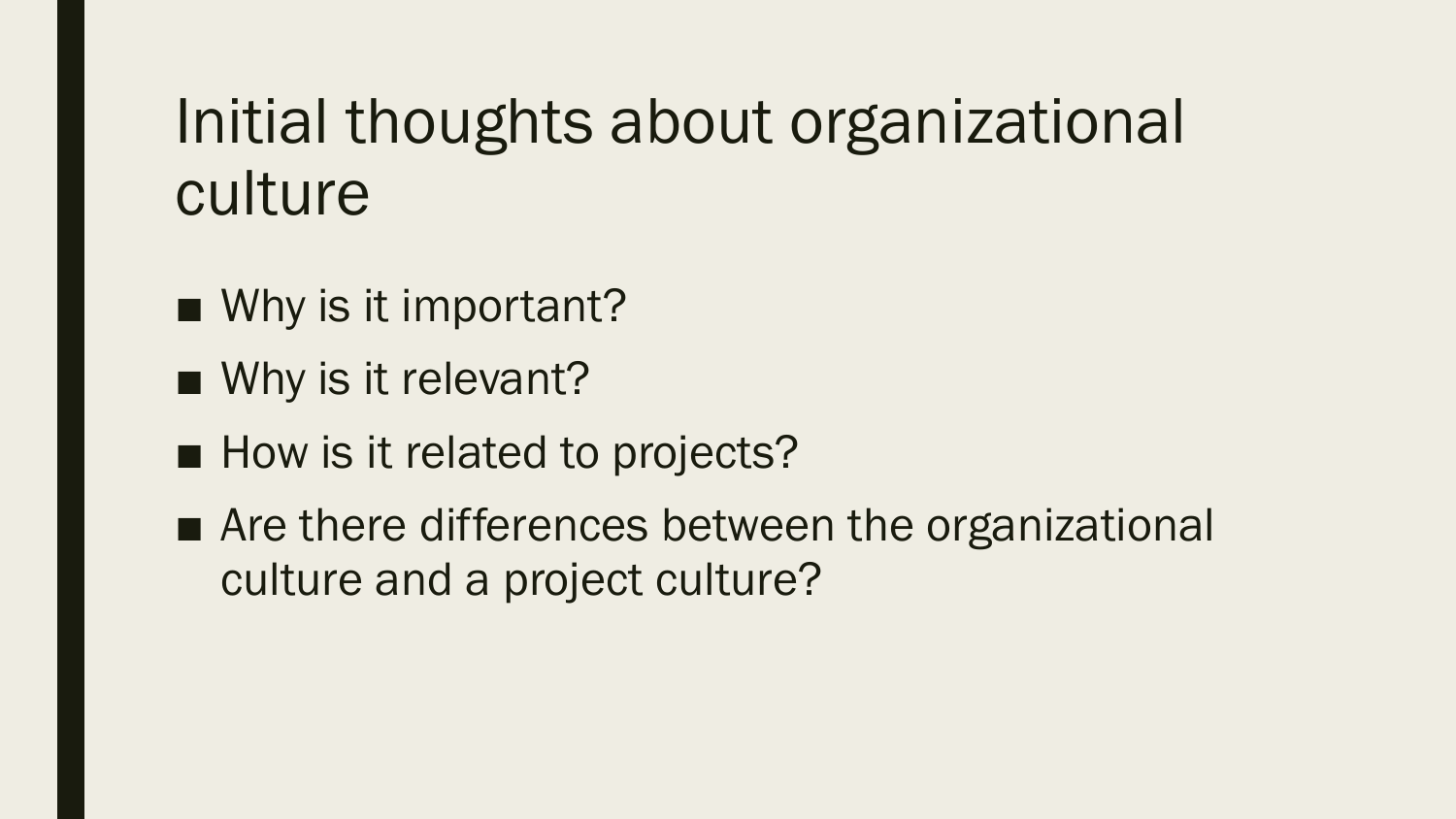#### Session objectives

- Understand the differences between an organizational culture and a project culture
- apply a knowledge base to assess project culture to the participant's organization using simple tools
- create a plan to 'bridge the gap' and move towards a project culture within the organization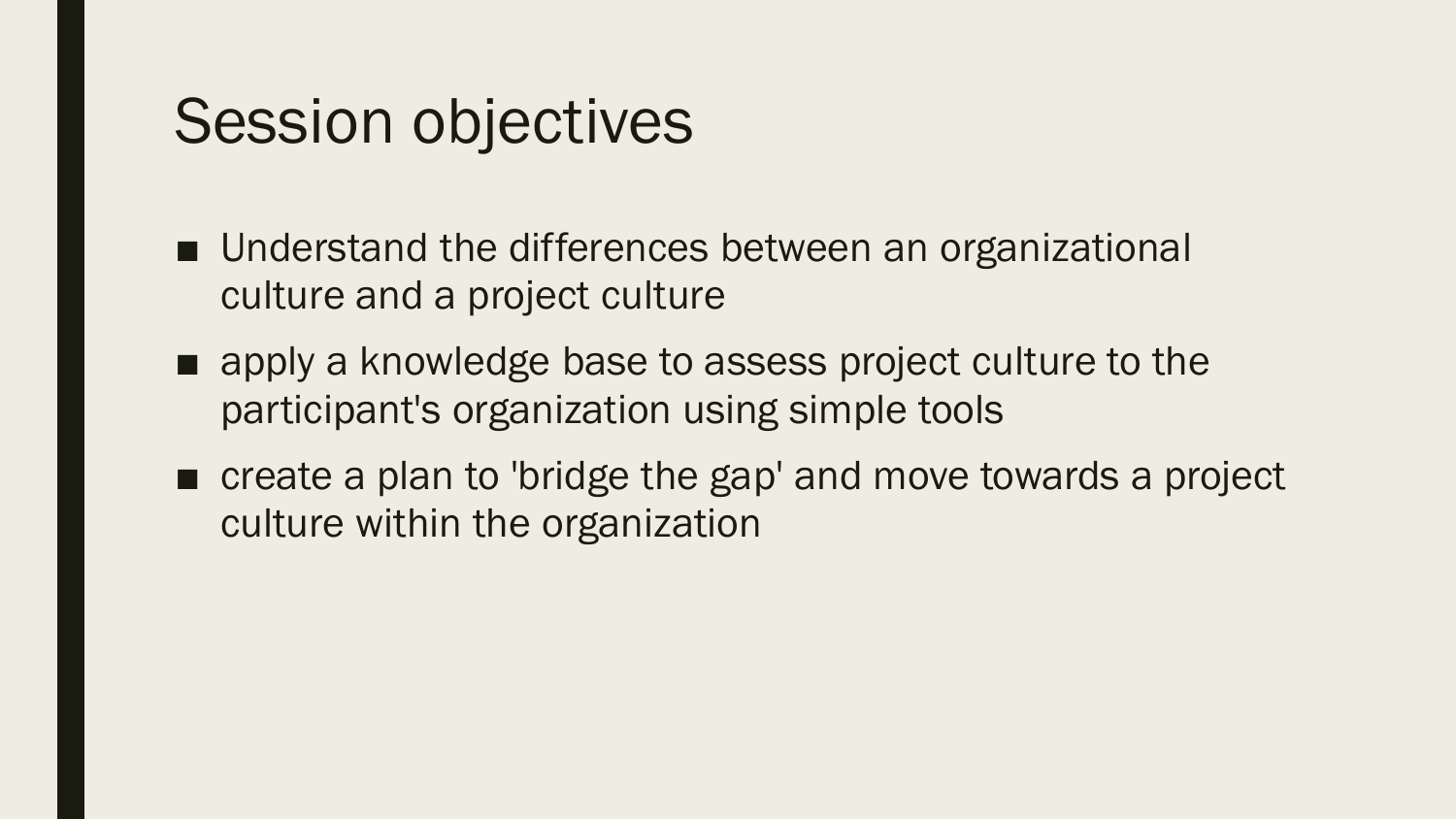## Organizational culture principles

#### ■ Case study:

Mary is a long time employee in our organization and well regarded by all her colleagues. Maria is the financial analyst in a very critical project. The Project Manager gives Mary the approved timesheets and Mary generates the invoice for the client. After one of these cycles, the PMO discovers a major difference in the last invoice and it was clearly Mary's fault.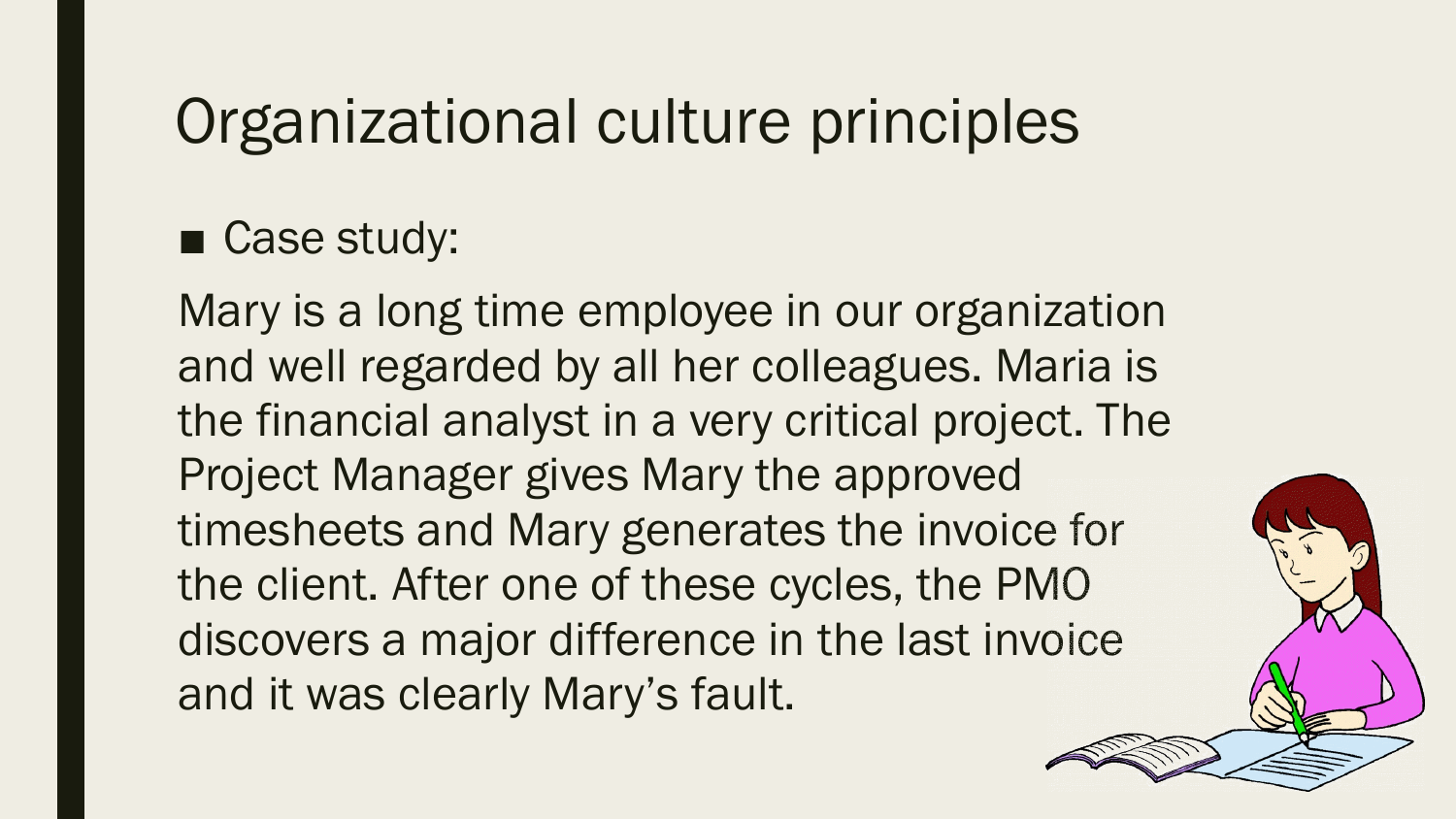## Questions (3 minutes)

- What is the most immediate action taken by your organization in this case?
- Assign 10 points between this three improvement actions. If your organization does not follow this action, assign 0.
	- *Review the process*
	- *Review the tools used*
	- *Review Mary's skills and abilities*
- What is the long term lesson learned from this incident with **Mary**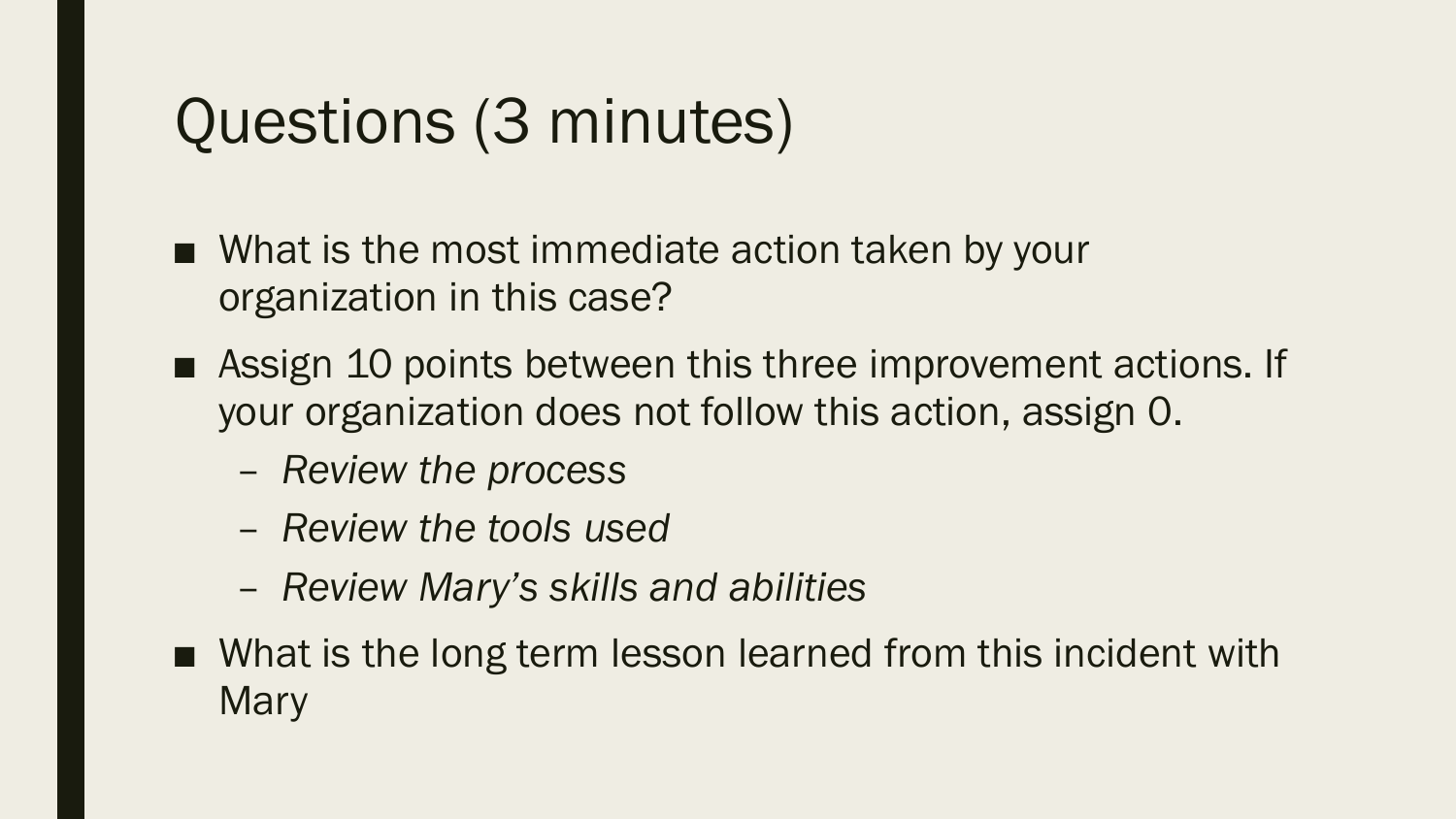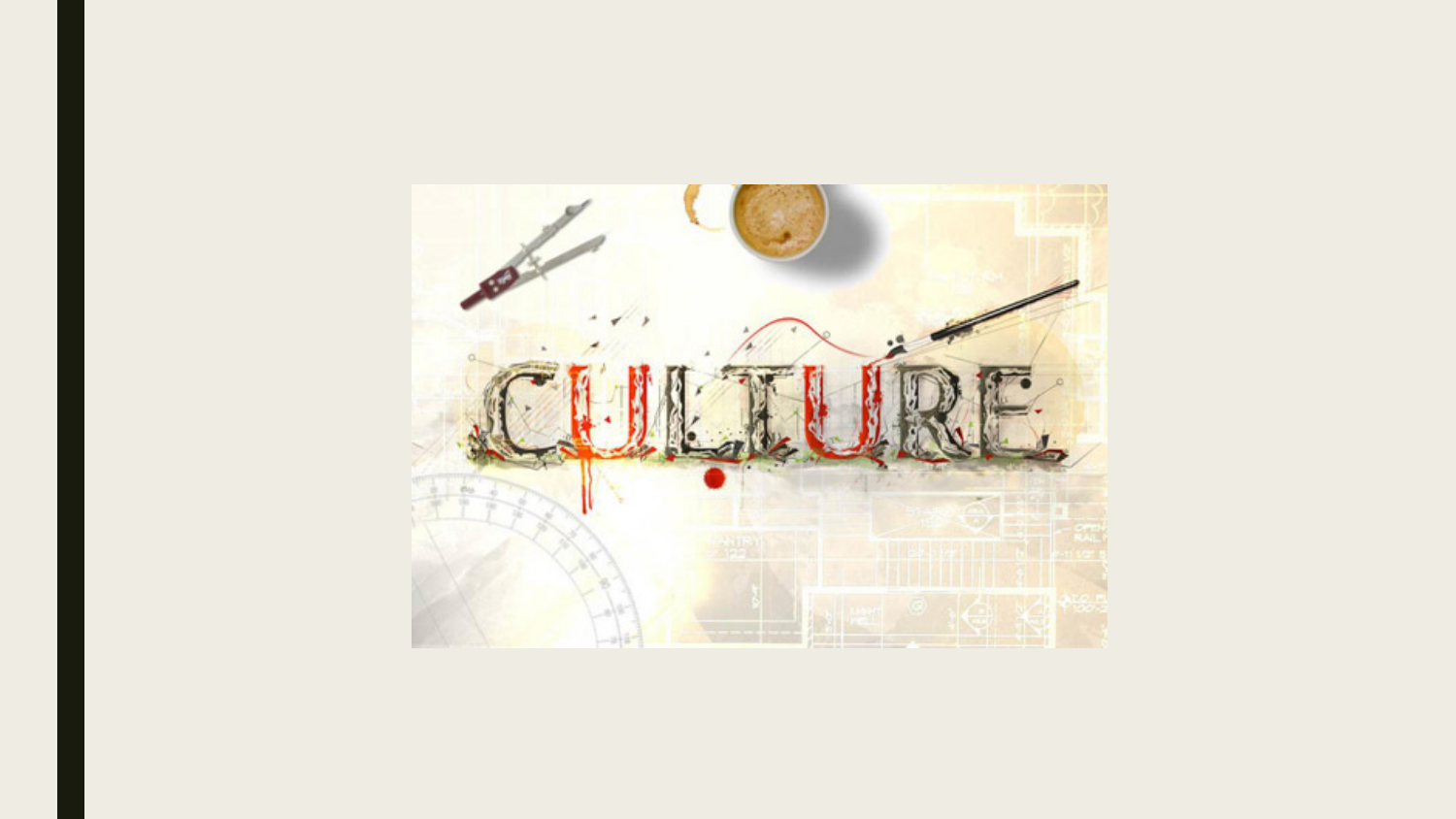## Agenda

- Principles of organizational culture
- Culture life-cycle
- Elements of a project culture
- How to create a project culture
- Summary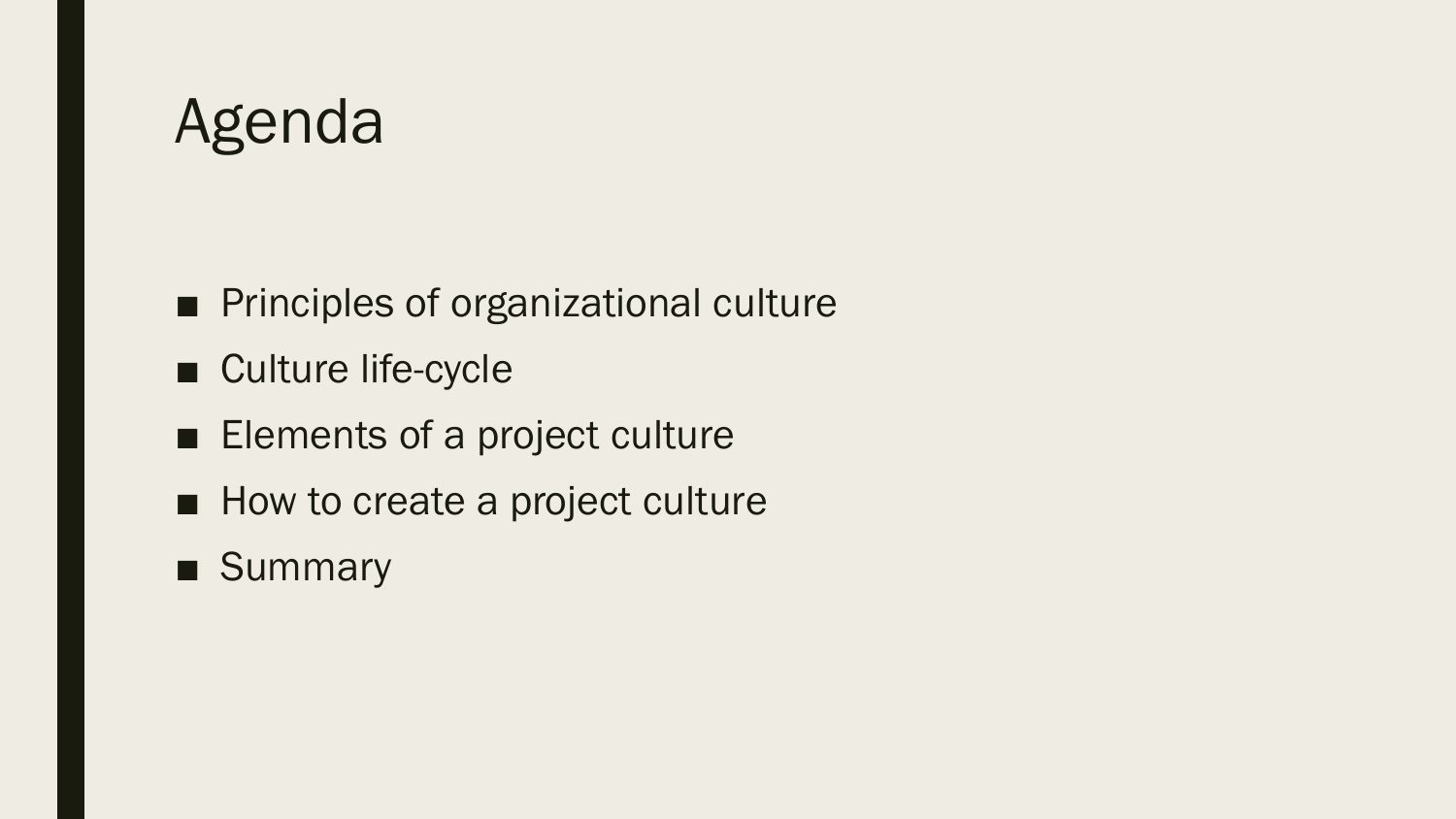## What is organizational culture?

- Organizational culture is a shared set of values and attitudes providing context of how individuals function within an organization. Every organization has a culture and those individuals inside the organization are "subscribed" to this culture.
- The culture helps to form the work style, decision-making process, feeling and work dynamics within the organization.

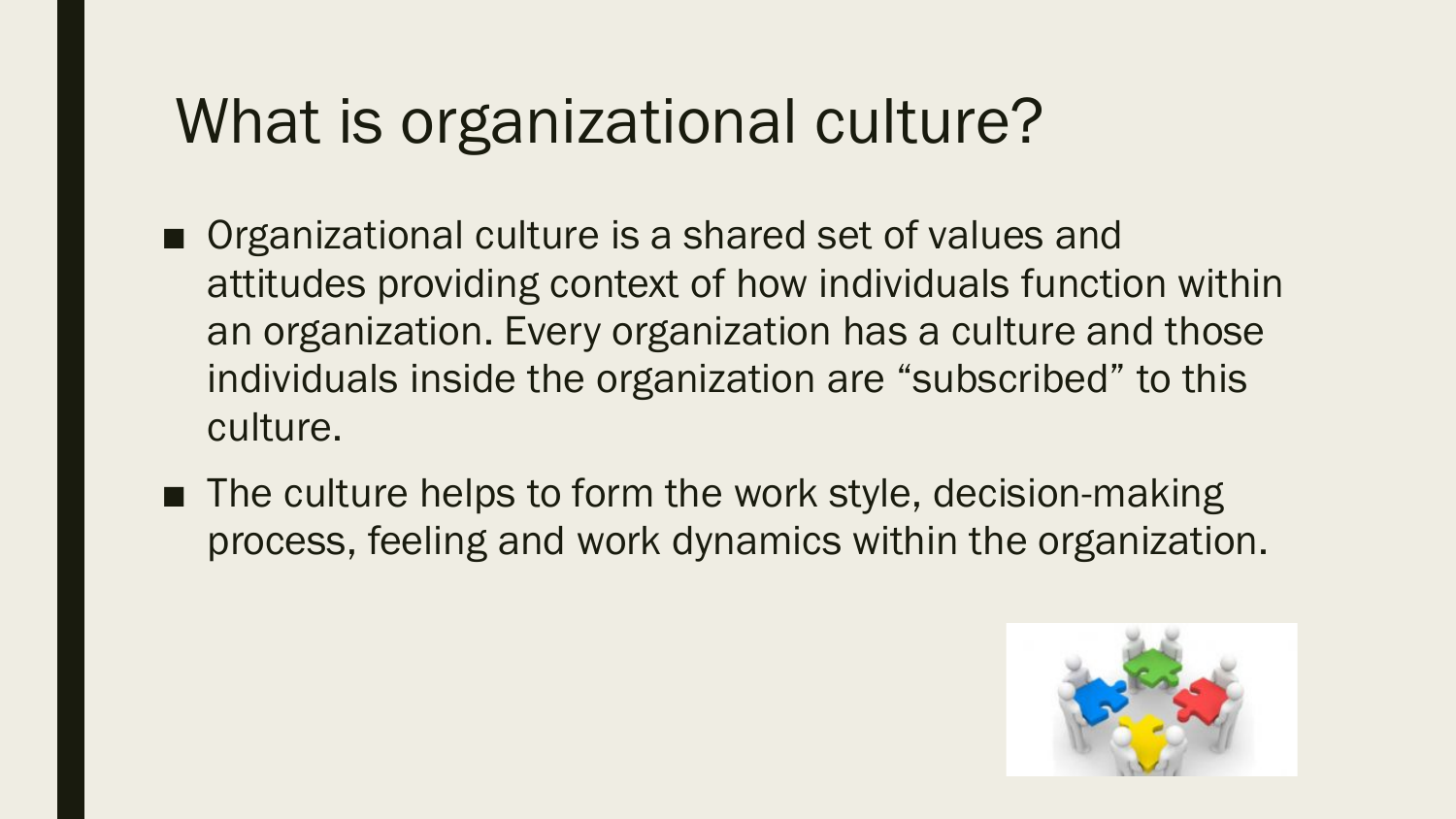## Elements of great corporate cultures

- Vision Provides a sense of purpose
- Values They are the core of the culture. Create behaviours and offer guidance.
- Practices Tangible elements providing concrete actions.
- People Recruiting, retention, and rewarding practices support those who live the culture.
- Narrative Tell a story and it is powerful to its employees, clients, and partners.
- Places The organization creates spaces where the culture will flourish.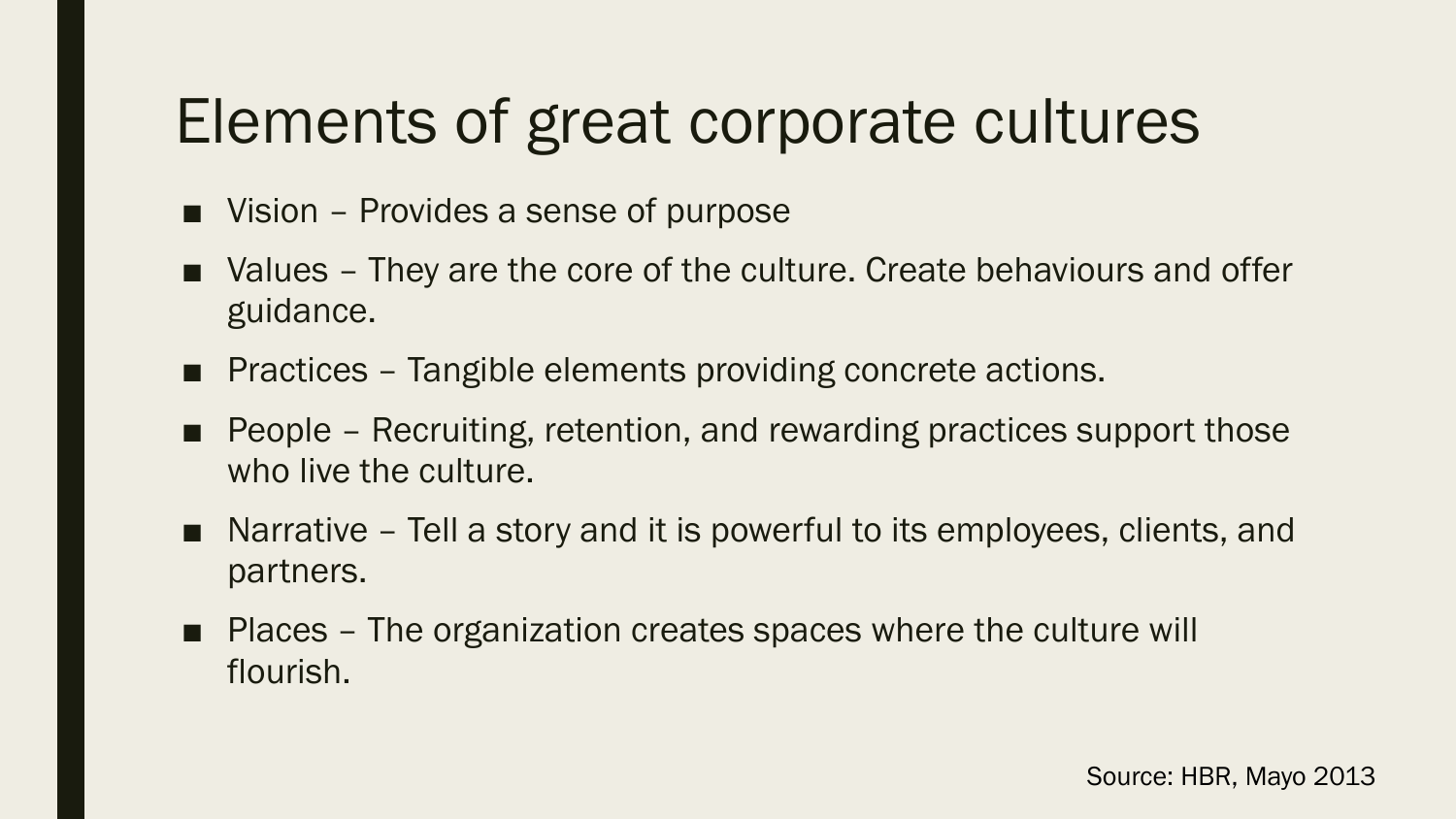## Why is corporate culture important?

- It allows the organization to recognize if it has the ability to do things right.
- It builds fields of positive (and negative) energy.
- Enables employees to act in ways that prove to be positive to the organization.
- Generates "self-correction."
- It reflects to the outside of the organization.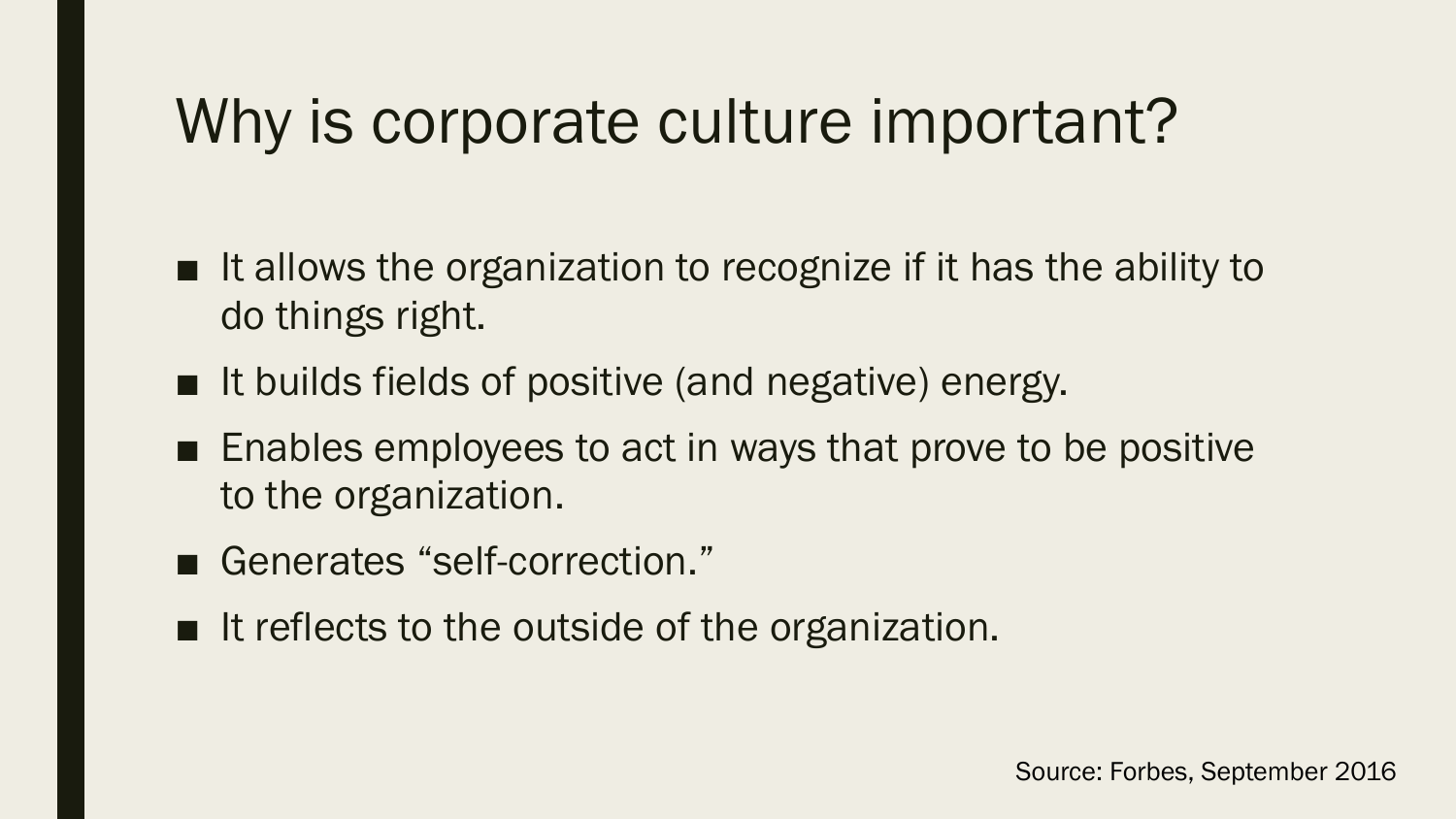### Ten actions to create a positive culture

- Do what you say you want to do but be clear on the intention,
- Be transparent; involve people.
- Reward humility and hard work.
- Allow people to resolve problems. It fosters relationships.
- Show true empathy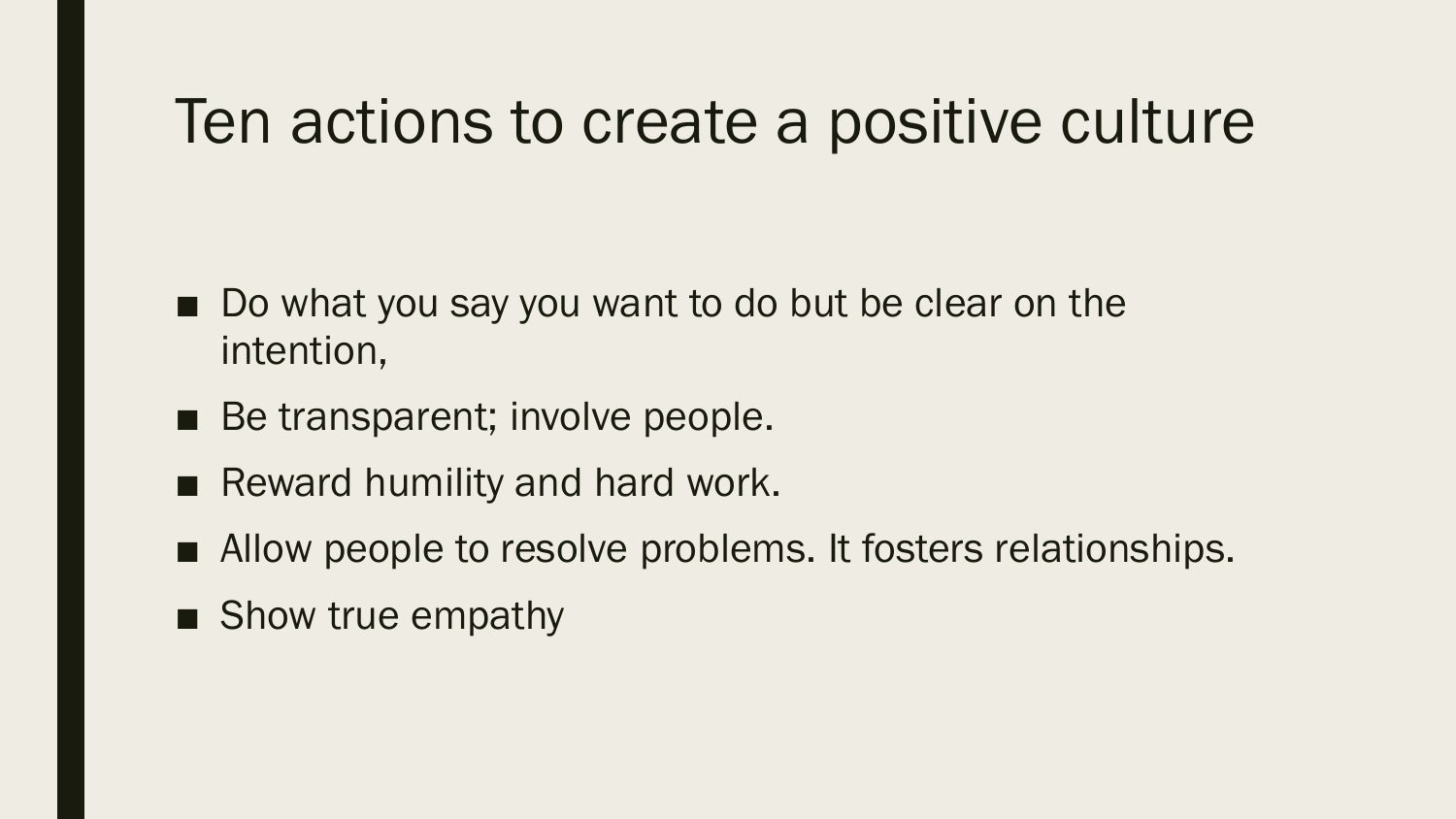## Ten actions to create a positive culture

- Support teams and provide them with tool to make it happen.
- Define a hierarchy to show structure and not power.
- Do not seek immediate rewards but incremental gains.
- Always support people and the culture they represent, specially when it is the culture you want for the organization.
- Use your heart and mind in equal parts.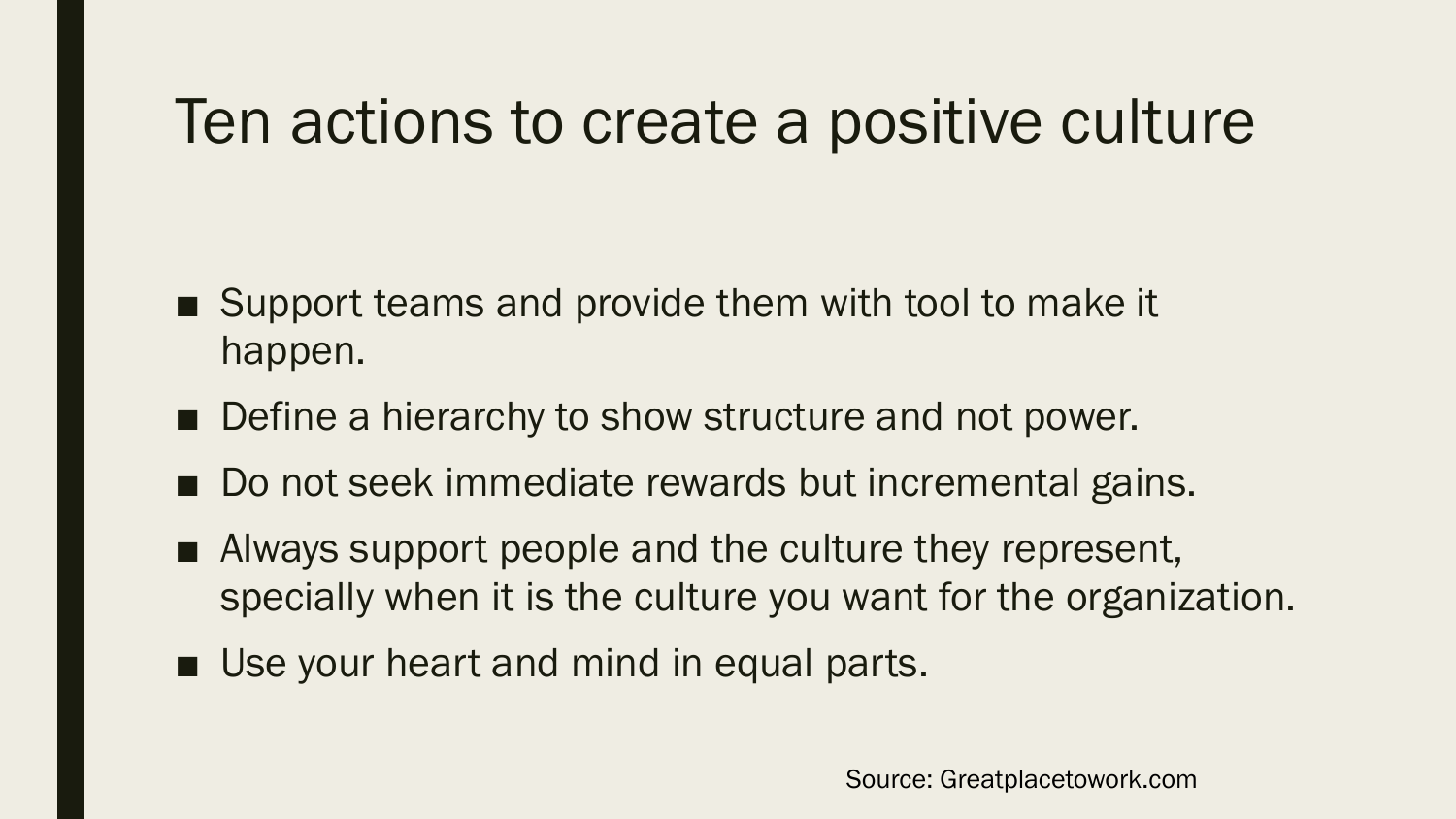### Organizational assessment

■ Questionnaire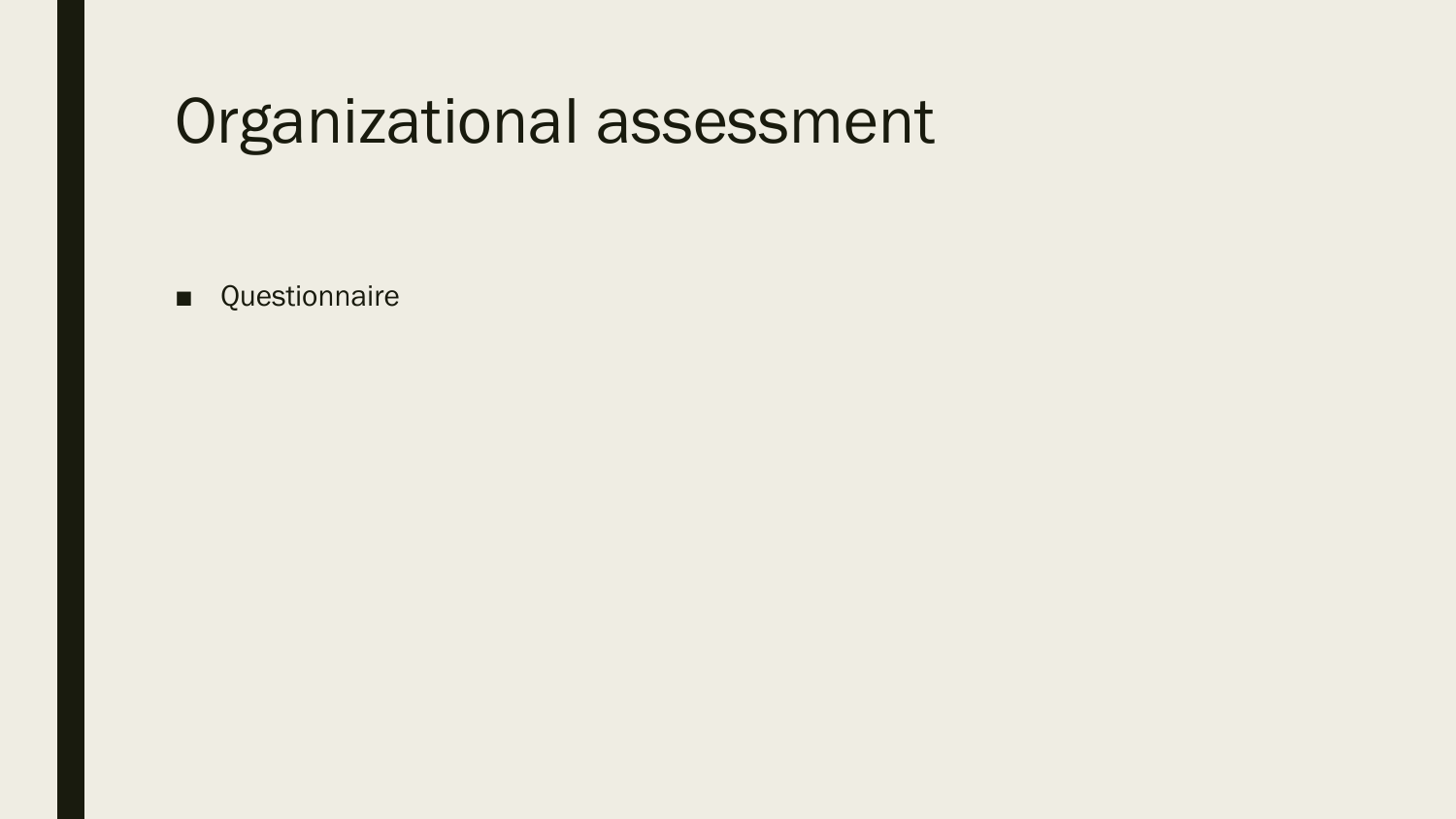## Project culture

- What is project culture?
- Are there common elements? What can be different?
- What do I need to do different to approach the creation of a project culture?

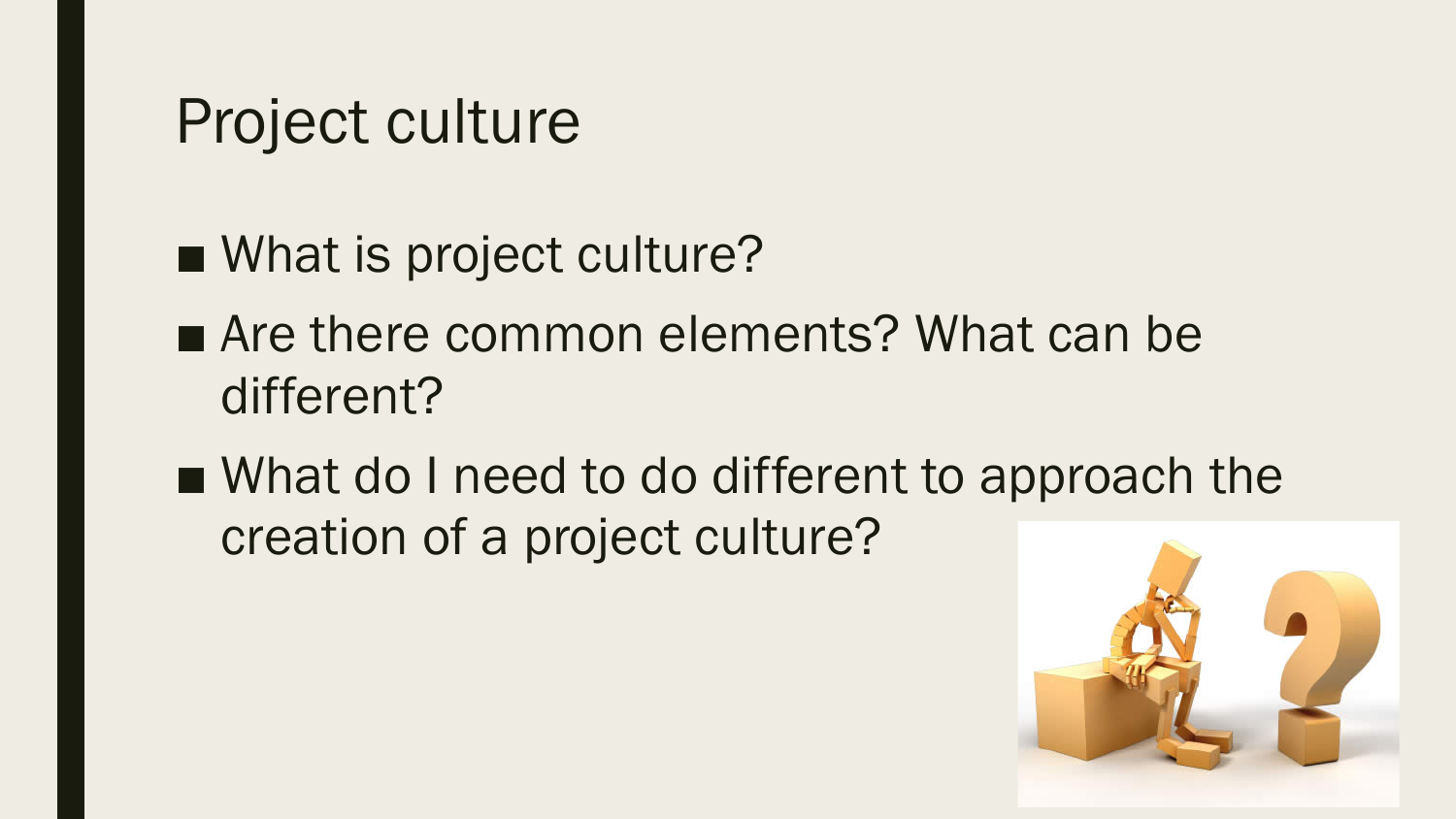## Project culture?

- "Norms, beliefs, values and assumptions of the project team."
- "Building of basic principles used to establish the way people work in a project team."

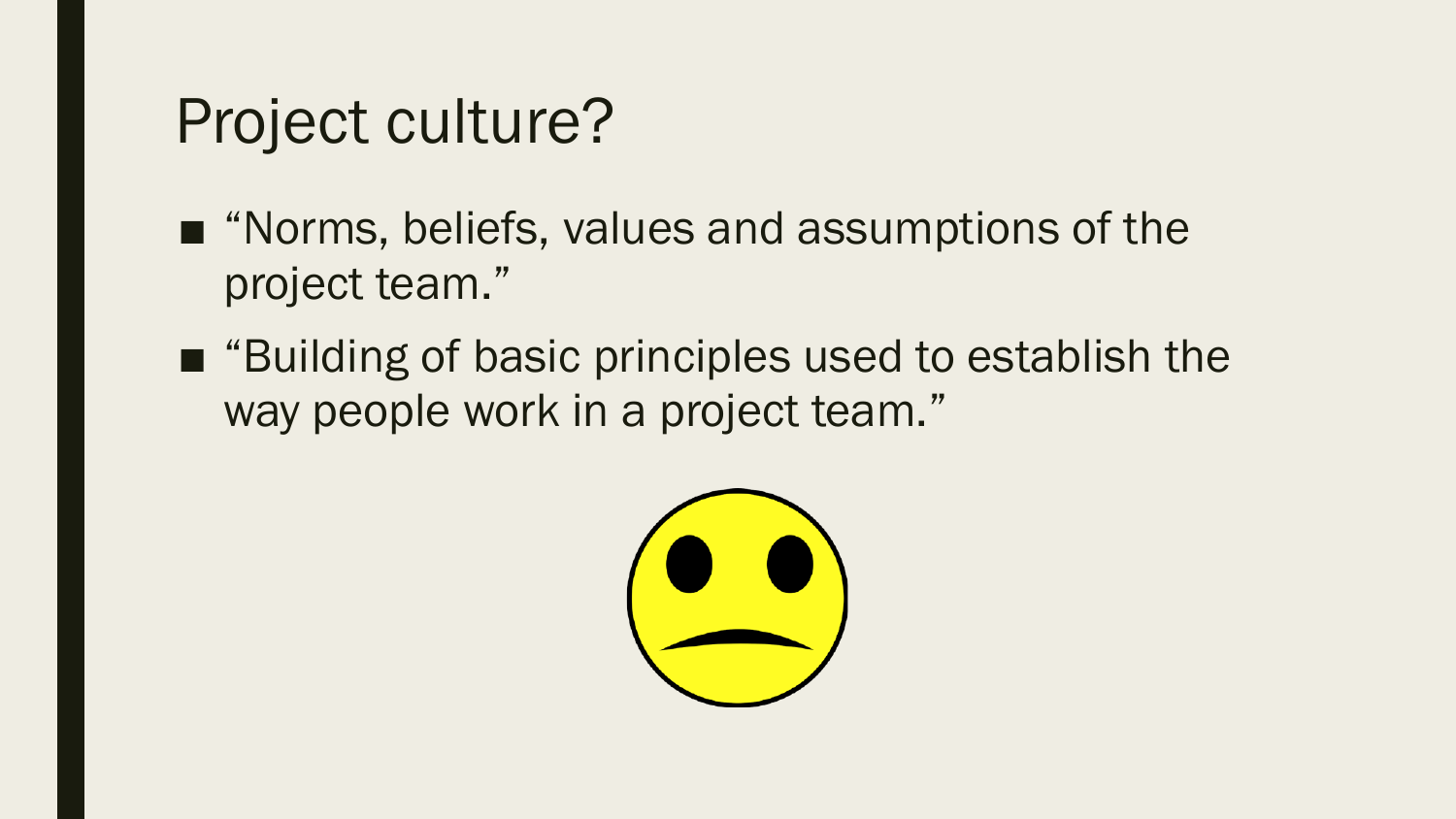## Project culture!

"Organizational culture where new and transformational initiatives are considered strategic, and they are implemented in the organization with a systemic approach comprised of organizational principles, internal and external resources, tools and processes, increasing the success rate of those initiatives."

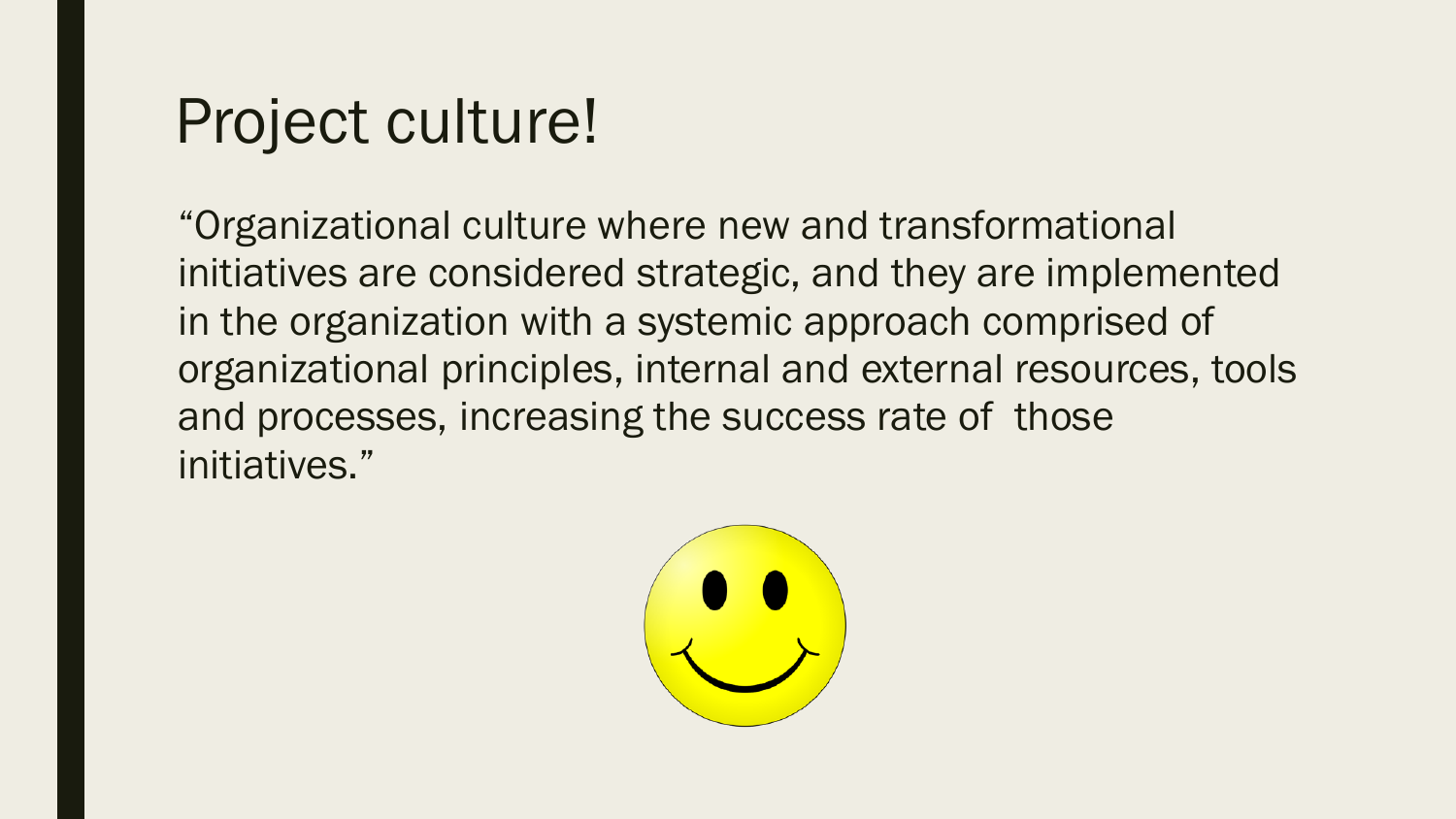### Why is it important to define project culture?

■ Business Improvement Architect's project management research of over 750 organizations world-wide shows that 60% of Project Management Offices (PMO) say that the organizational culture is not supportive of the PMO. The major reason for project failure is that most organizations do not ensure that all projects they implement align with their organization's corporate strategy. Furthermore, findings show that performance management systems do not take into account new reporting structures such as Matrix Management. The result is that employees identify time spent on projects as an intrusion to their daily job. Moreover, few organizations clearly define and consistently use project success measures from one project to another and usually fail to capture and retain project knowledge. The bottom-line is that most organizations today are operating with a diversity of organizational cultures that change from one project to the next, from one department to the next.<br>Source: Business Improvement Architects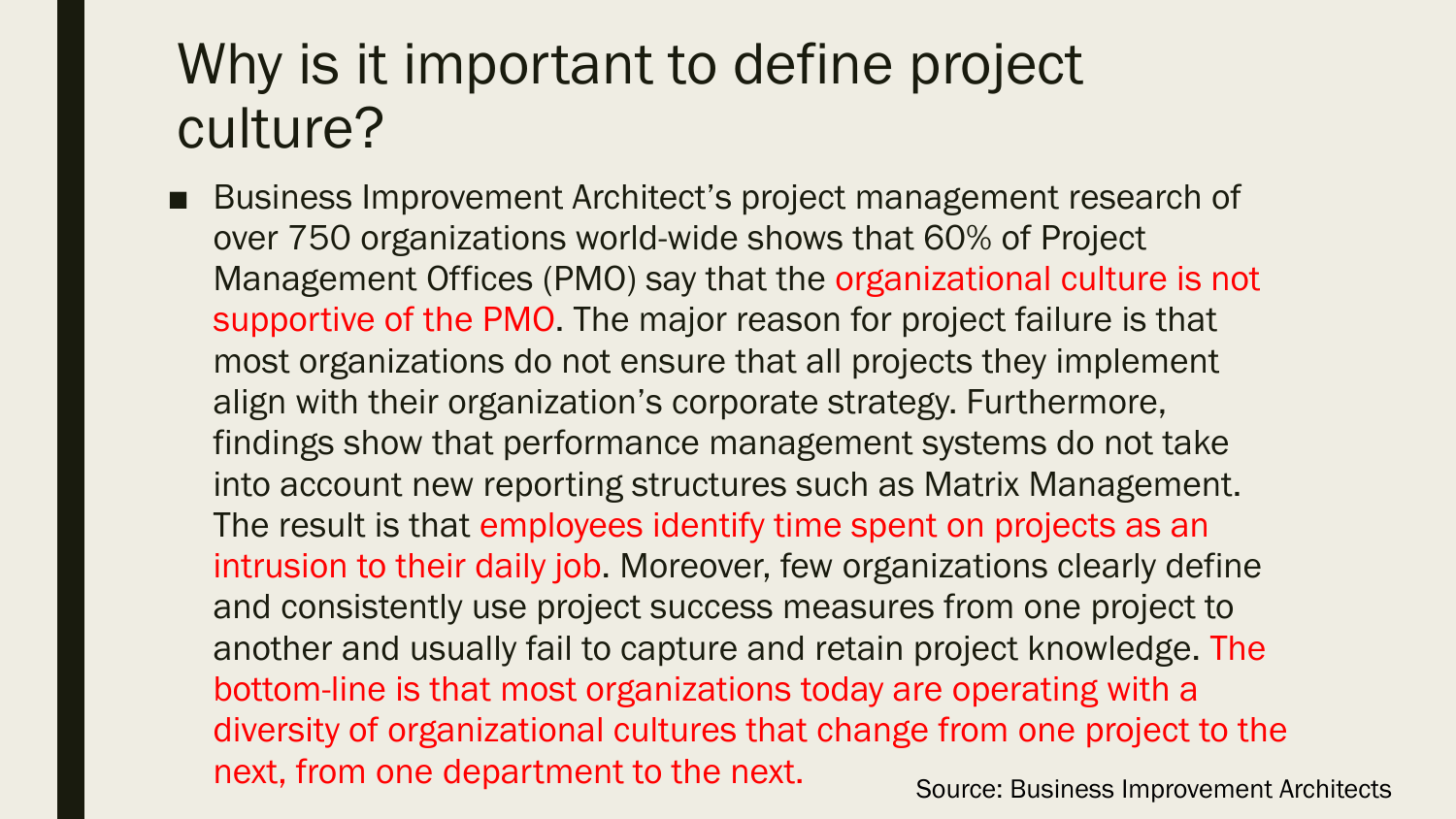#### Project culture components

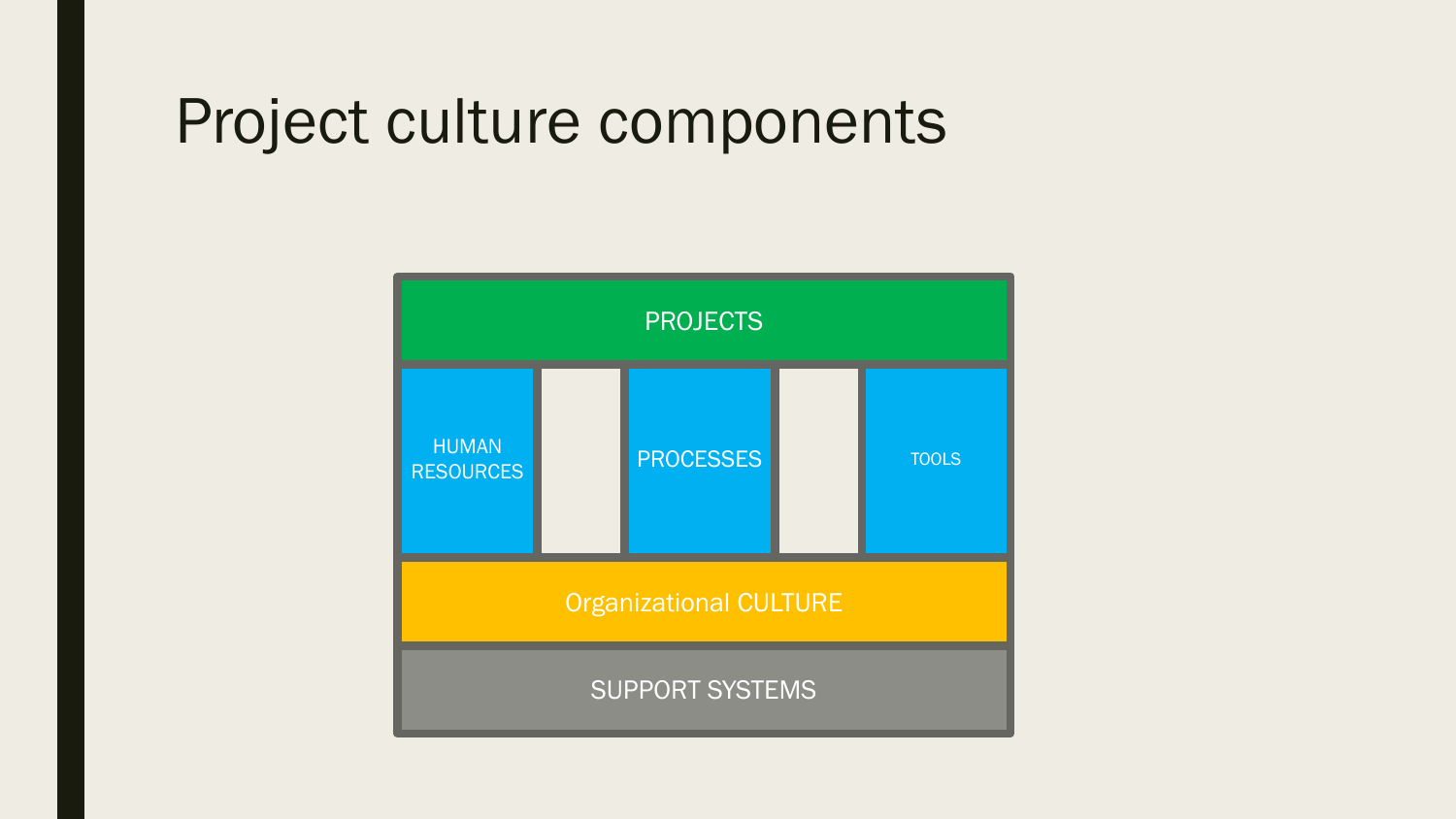## Support systems

- All those functions and organizational components providing daily support to the organization:
	- *Finance*
	- *Human Resources*
	- *Basic IT Services*
	- *Logistics*

– *…*

■ They are important because they support all aspects of the project and they do not change overtime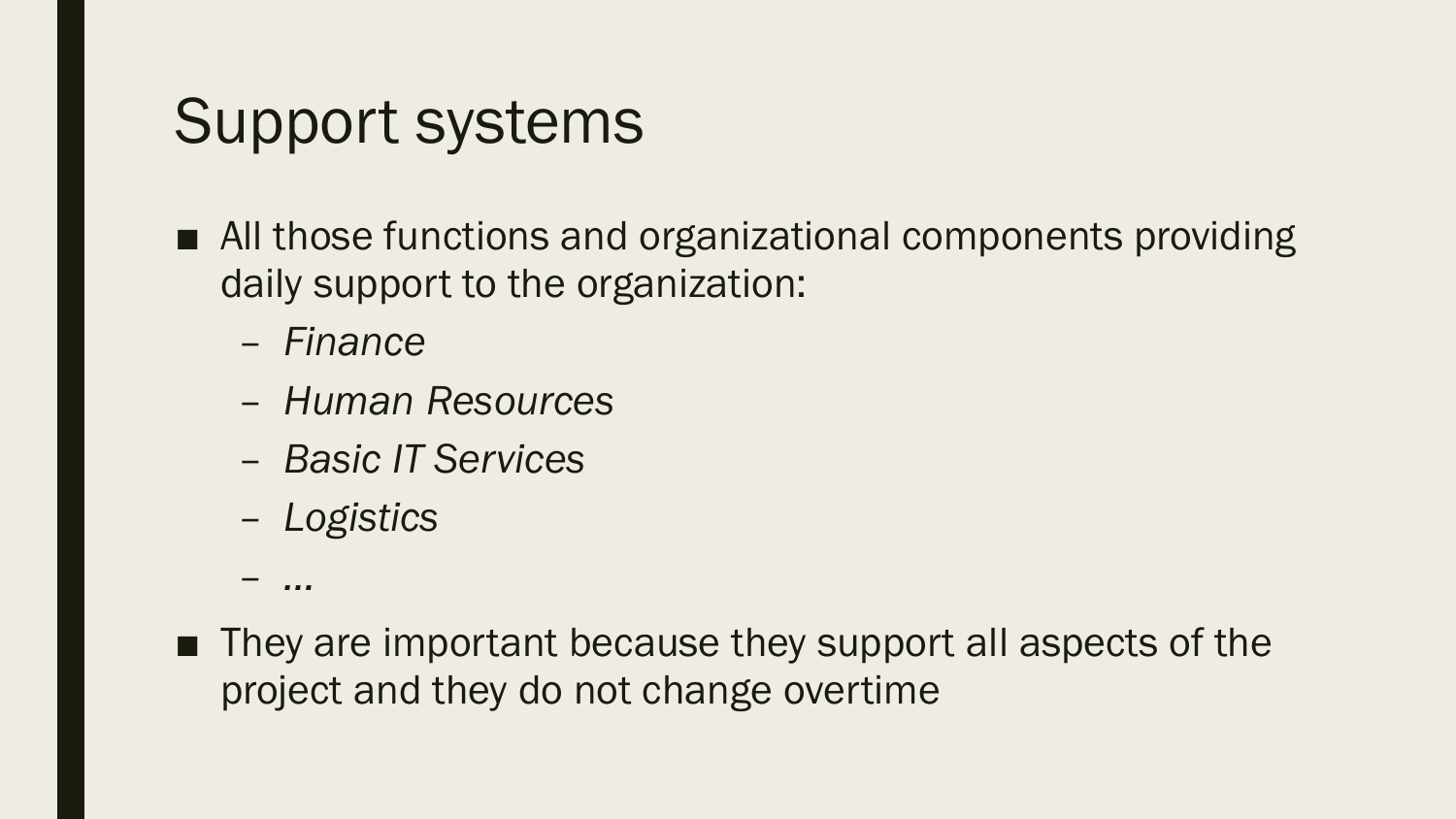## Organizational culture

- Overarching elements of the organization
	- *Values*
	- *Beliefs*

– *…*

- *Behaviours*
- *Performance*
- *HR Policies*

■ They are important because they allow the project teams to align themselves to the organization where they dwell.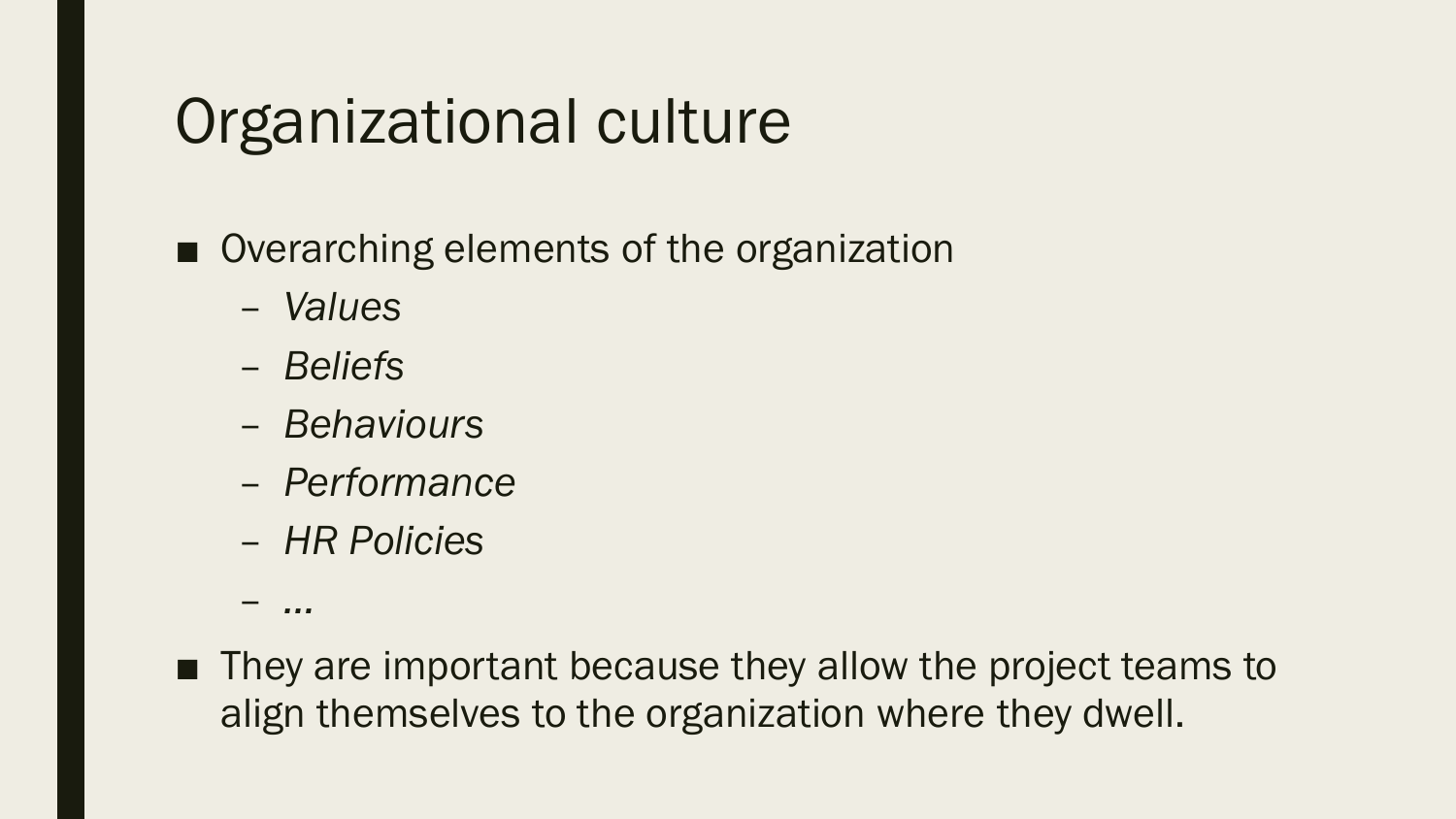#### Human resources

- Members of the organization assigned full or part time to work in projects.
- Includes organizational reporting (hierarchy) both formal or informal.
- Includes a clear indication of skills and abilities needed to execute projects.
- It also include specific support elements like training, education, mentoring, and coaching.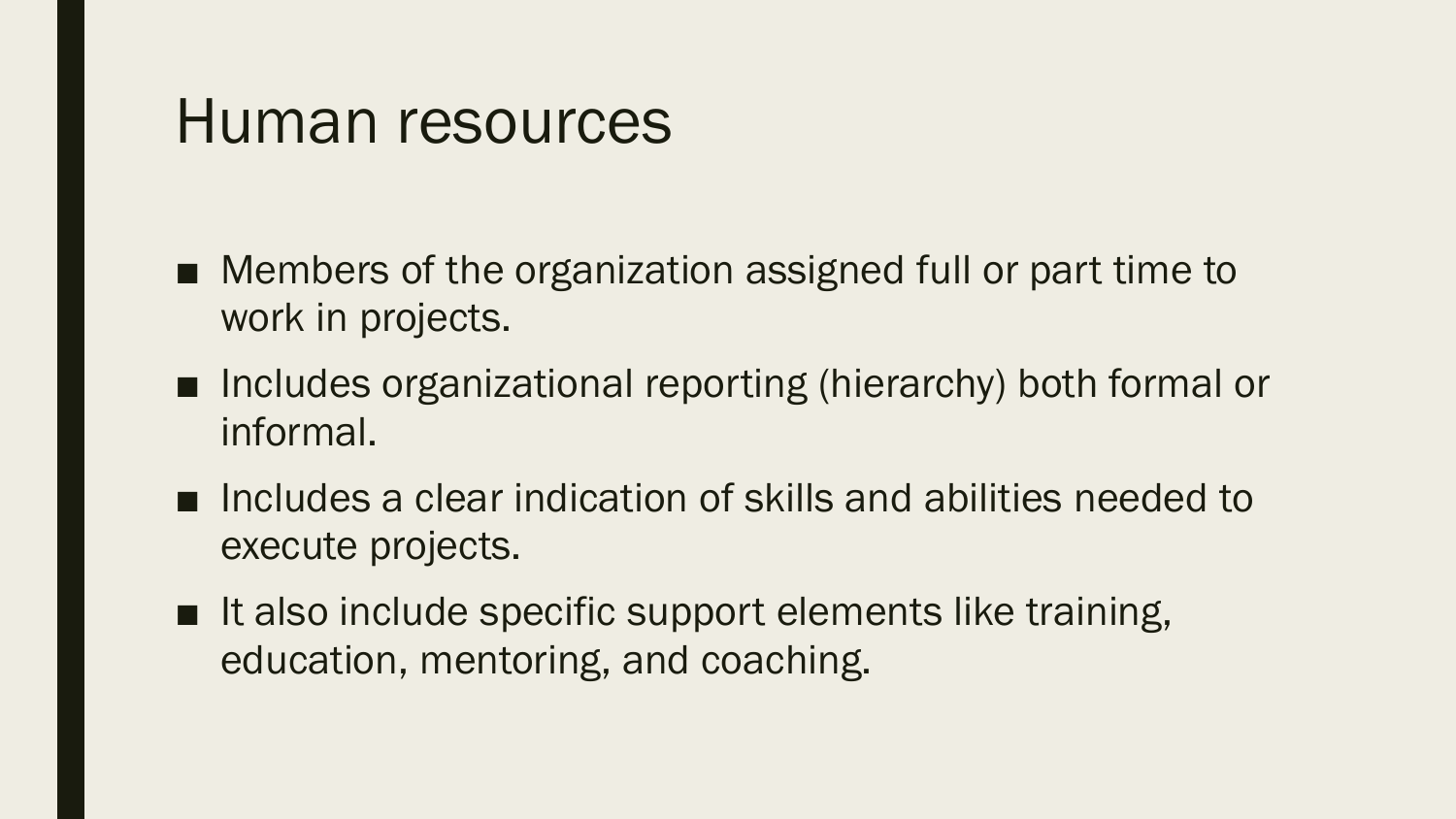#### Processes

- Policies, processes and procedures supporting project execution
- Includes:
	- *Strategic and tactical alignment of projects and business objectives.*
	- *Dynamic prioritization of projects*
	- *Tracking of project outcomes*
	- *Performance measurement*
	- *Governance*
	- *Specific support for project management processes*
- It does NOT include operational business processes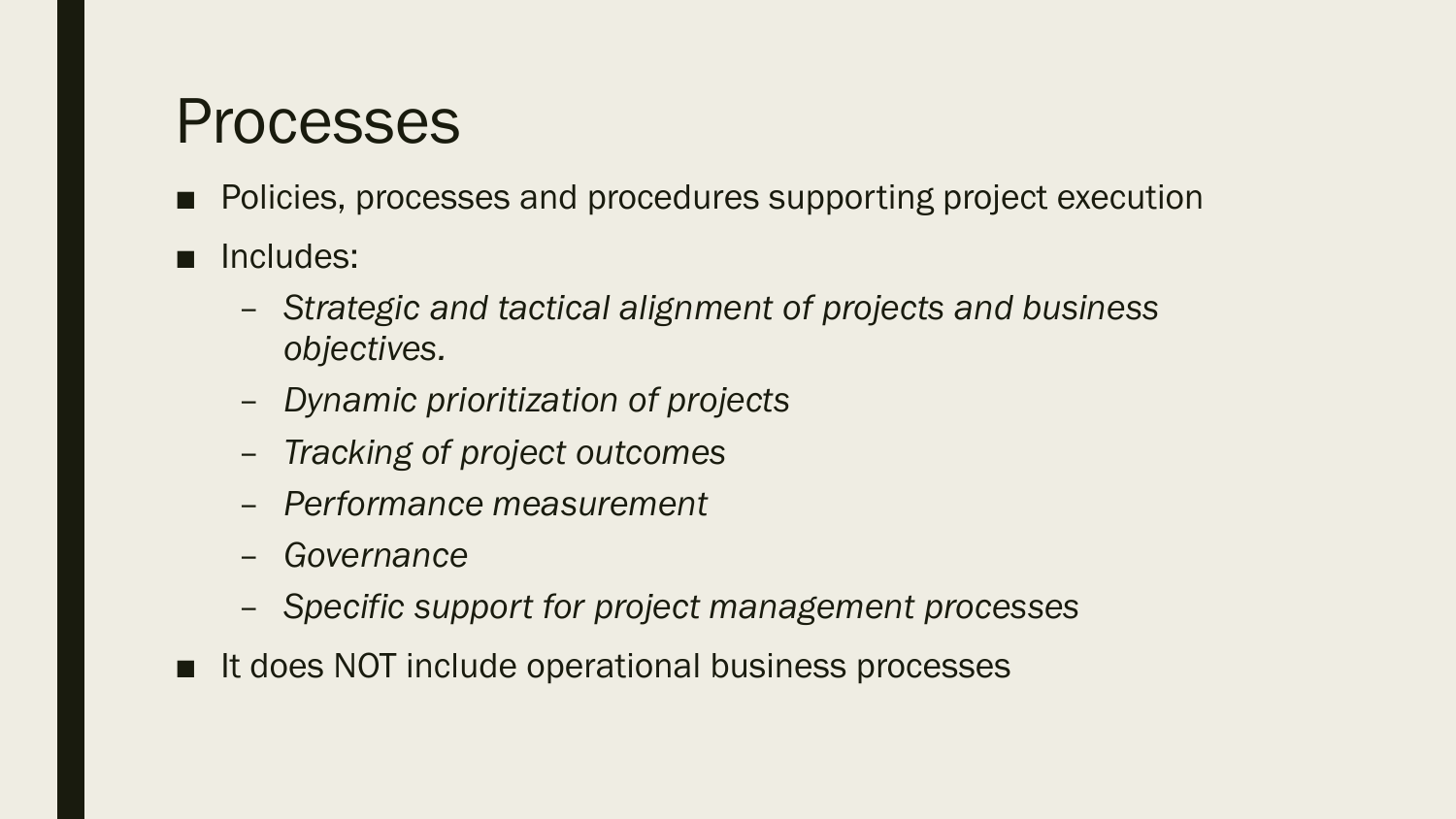## Tools

- Project-based tools that are supported by the organization. Includes:
	- *Software tools*
	- *Frameworks and methodologies*
	- *Third-party support*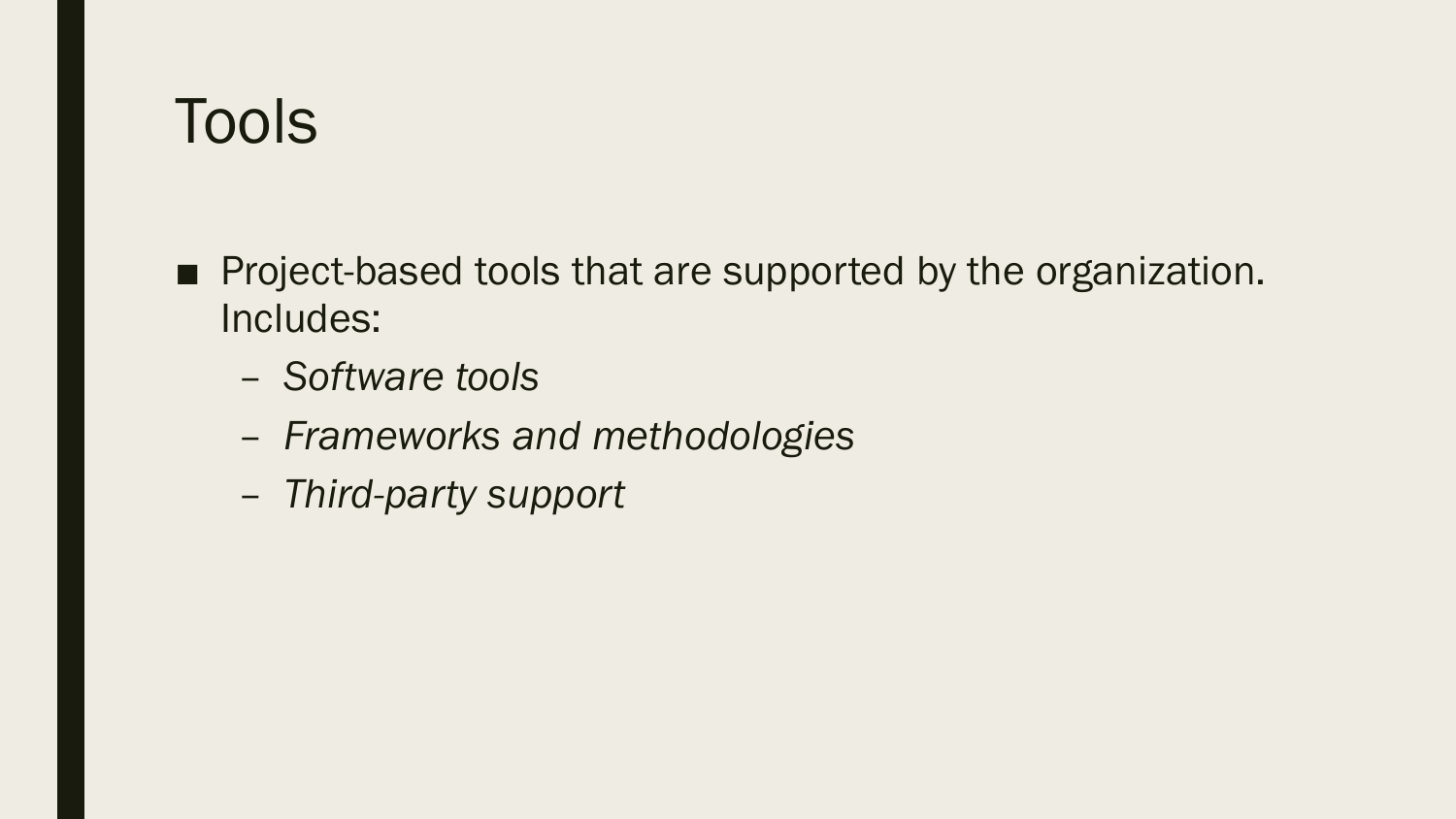## Tips to create a project culture

- You cannot "legislate" a project culture.
- An organizational commitment is needed, even when lowerlevel resources are in charge of execution.
- It is a process and it takes time. You need to establish a timeline and define specific outcomes.
- Manage as a Project.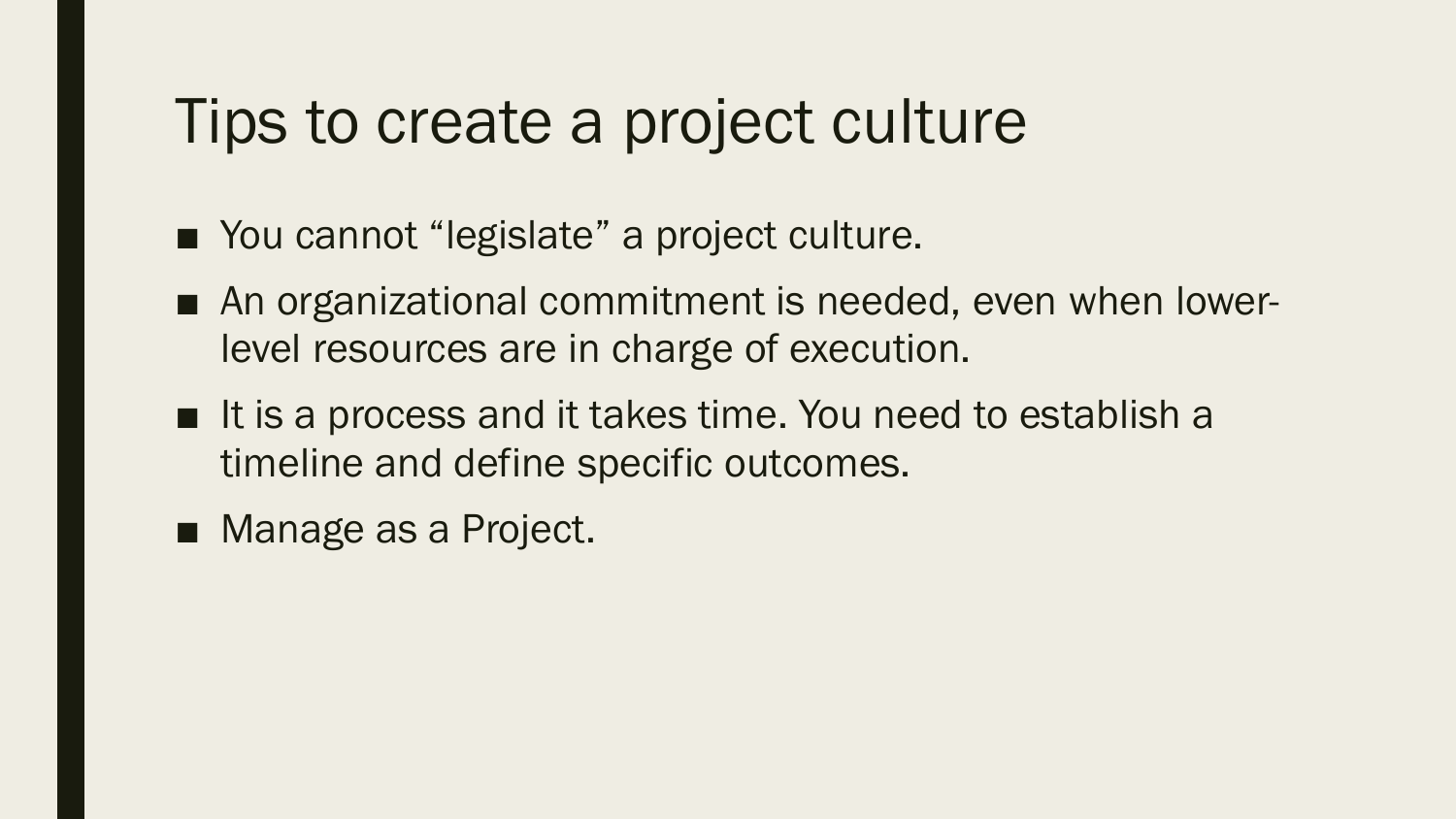#### Proposed implementation model

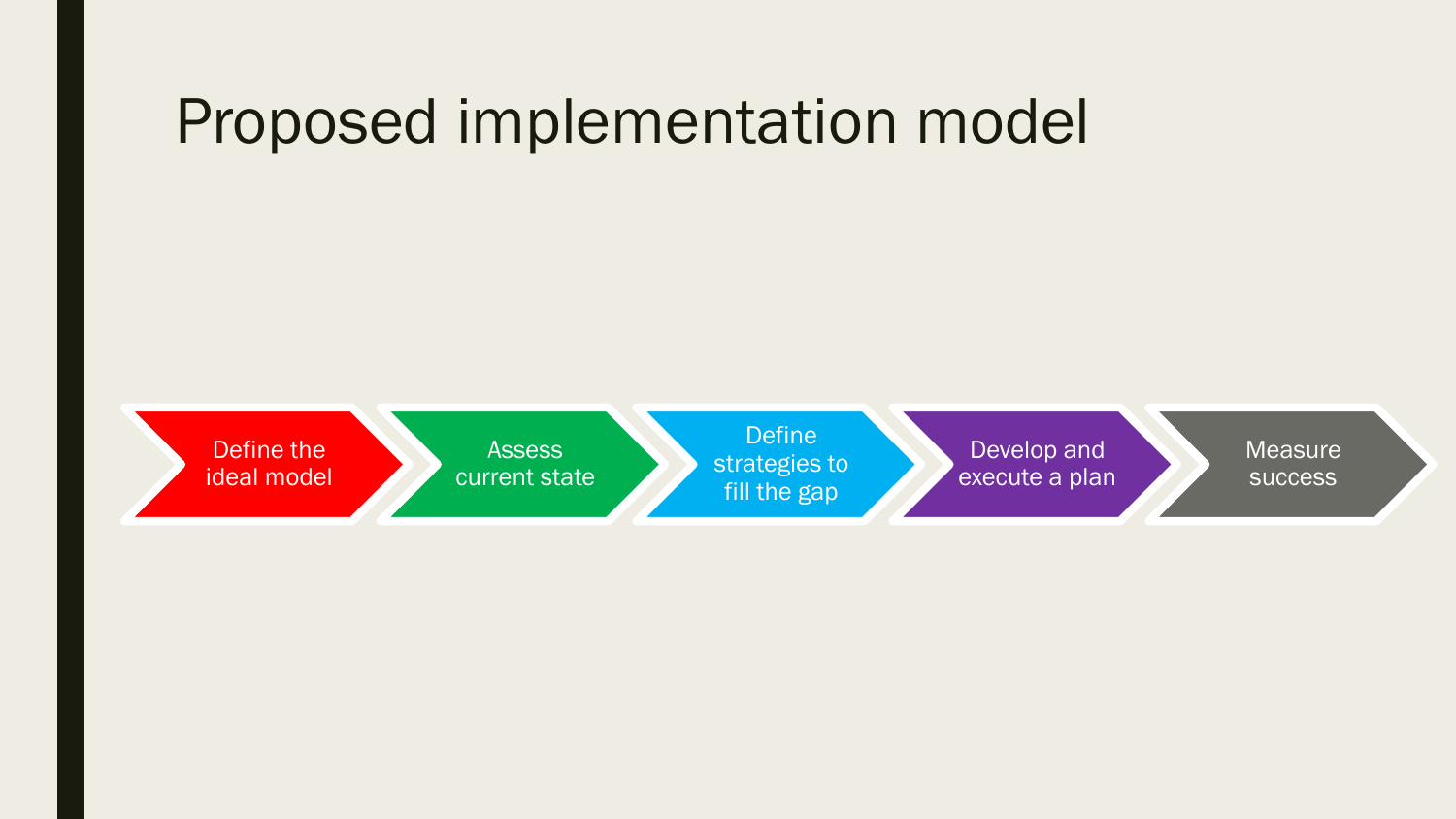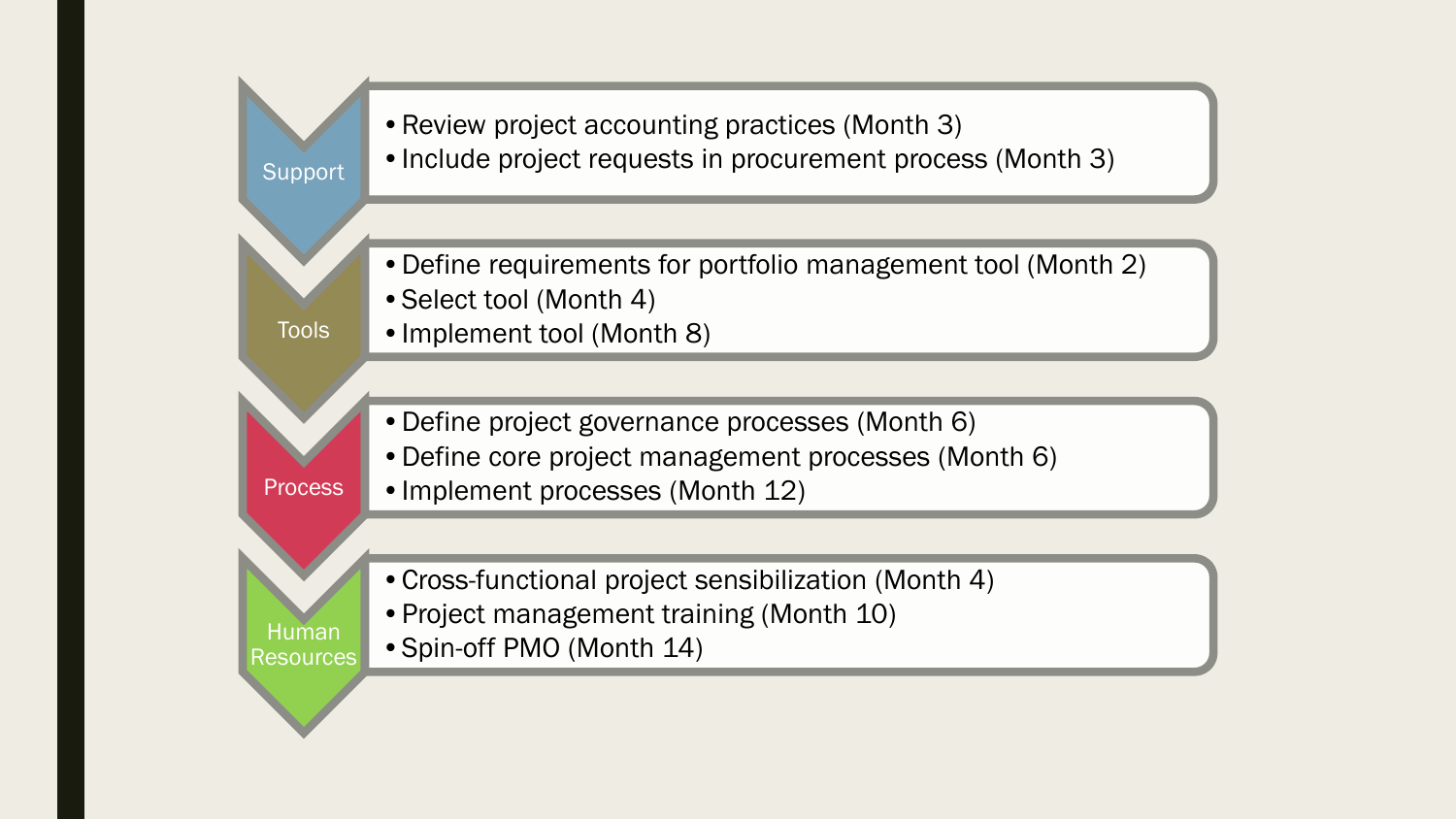## All together